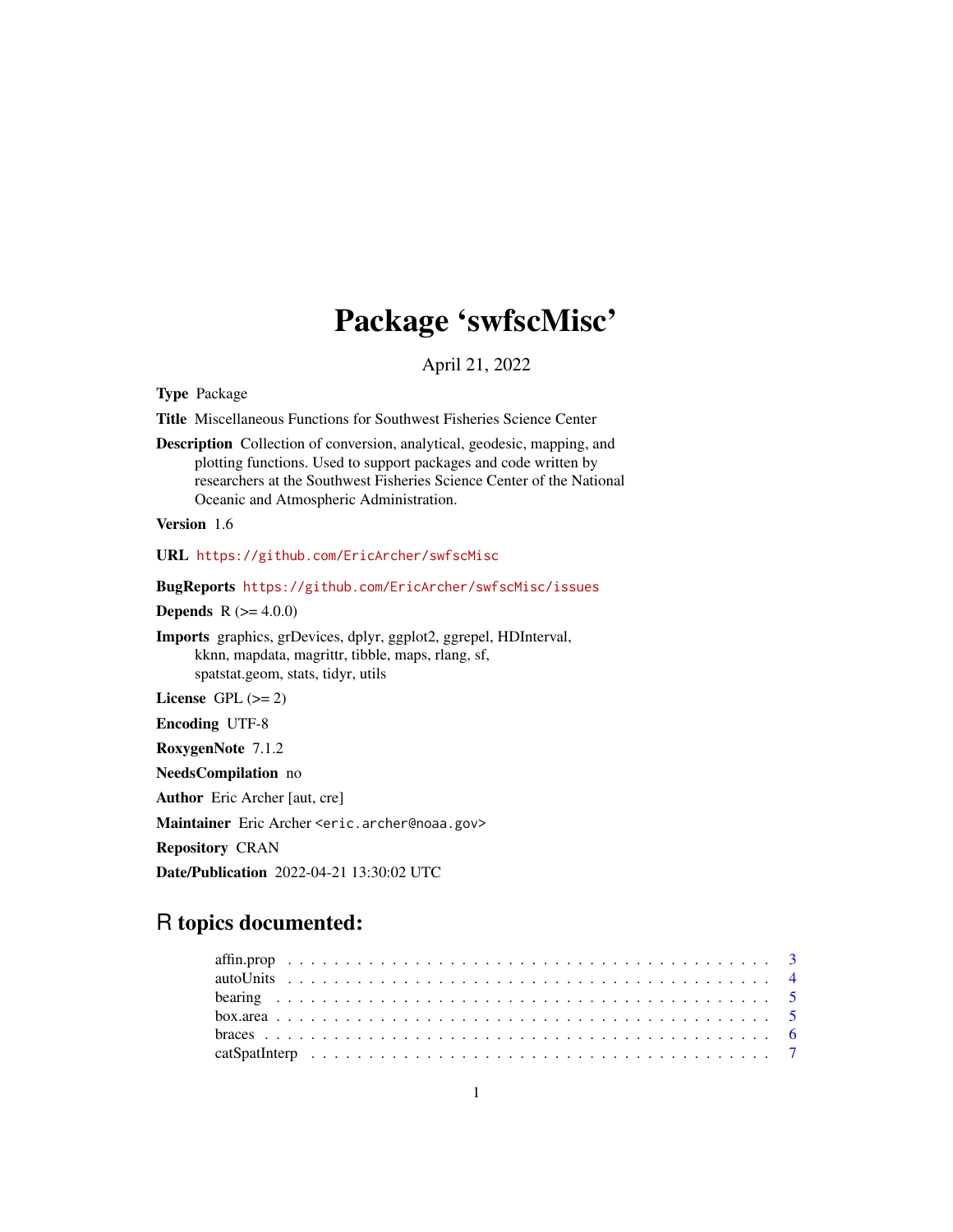|            | 9  |
|------------|----|
|            | 10 |
|            | 11 |
|            | 12 |
|            | 13 |
|            | 13 |
|            | 14 |
|            | 15 |
|            | 15 |
|            | 16 |
|            | 18 |
|            | 18 |
|            | 19 |
|            | 19 |
|            | 20 |
|            | 21 |
|            | 21 |
|            | 22 |
|            | 22 |
|            | 23 |
|            | 23 |
|            | 24 |
|            | 25 |
|            | 25 |
|            | 26 |
|            | 27 |
|            | 28 |
|            | 29 |
|            | 30 |
|            | 31 |
|            | 32 |
|            | 33 |
|            | 33 |
|            |    |
| stouffer.p | 35 |
|            | 36 |
|            | 36 |
|            | 37 |
|            | 37 |
|            | 38 |
|            | 39 |
|            |    |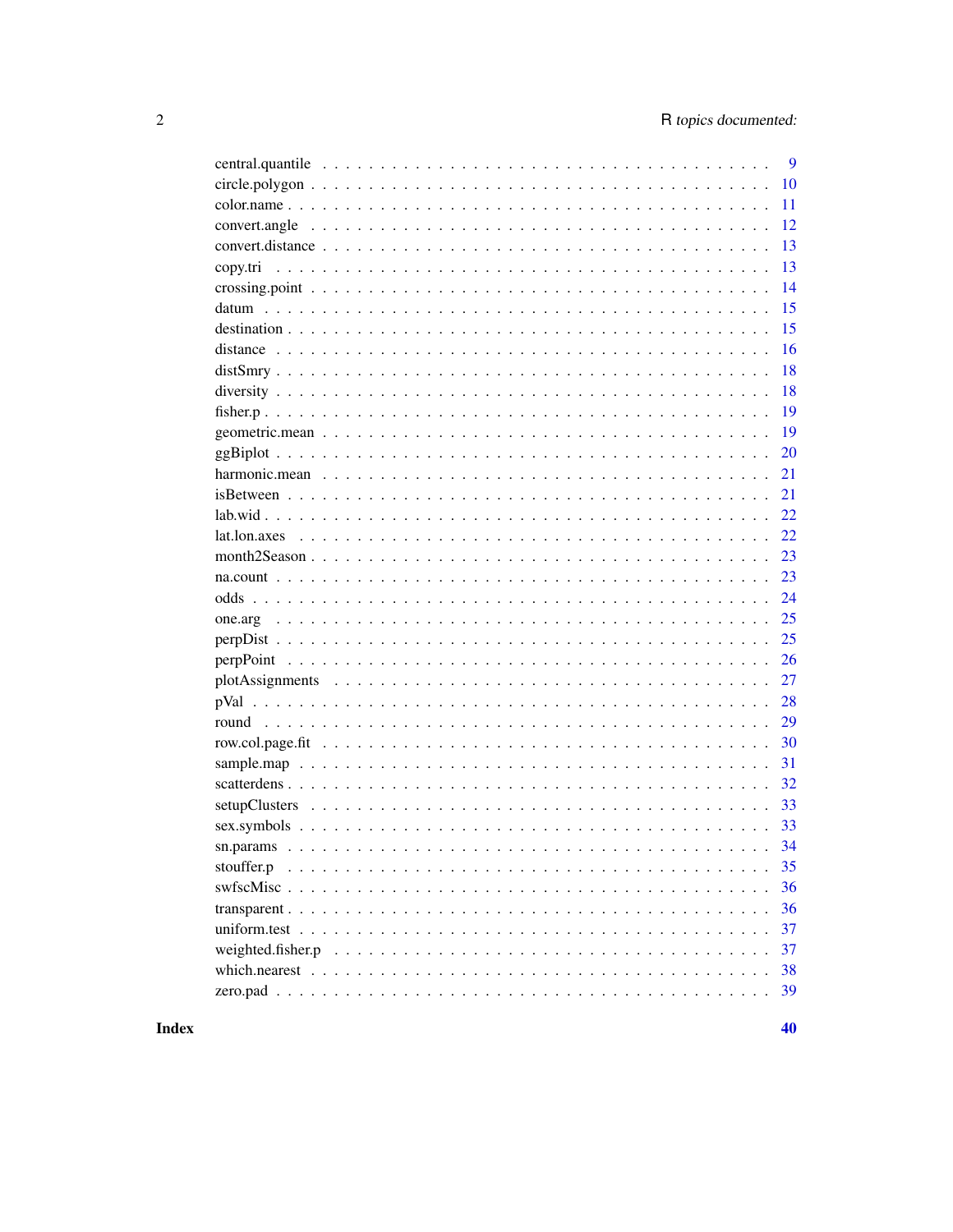<span id="page-2-0"></span>

Runs the Affinity Propagation clustering algorithm of Frey and Dueck, 2007.

## Usage

```
affin.prop(
  sim.mat,
  num.iter = 100,stable.iter = 10,
  shared.pref = "min",
  lambda = 0.5)
```
## Arguments

| sim.mat     | a similarity matrix between individuals to be clustered.                                     |
|-------------|----------------------------------------------------------------------------------------------|
| num.iter    | maximum number of iterations to attempt.                                                     |
| stable.iter | number of sequential iterations for which consistent clustering is considered<br>acceptable. |
| shared.pref | type of shared preference to use. Can be one of "min", "median", or a numeric<br>value.      |
| lambda      | damping factor.                                                                              |

#### Value

A matrix with one row per sample in 'sim.mat' and one column for each iteration. Values in columns indicate cluster assignment (arbitrary numbers) for each sample.

## Author(s)

Eric Archer <eric.archer@noaa.gov>

#### References

Frey, B.J., and D. Dueck. 2007. Clustering by passing messages between data points. Science 315:972-976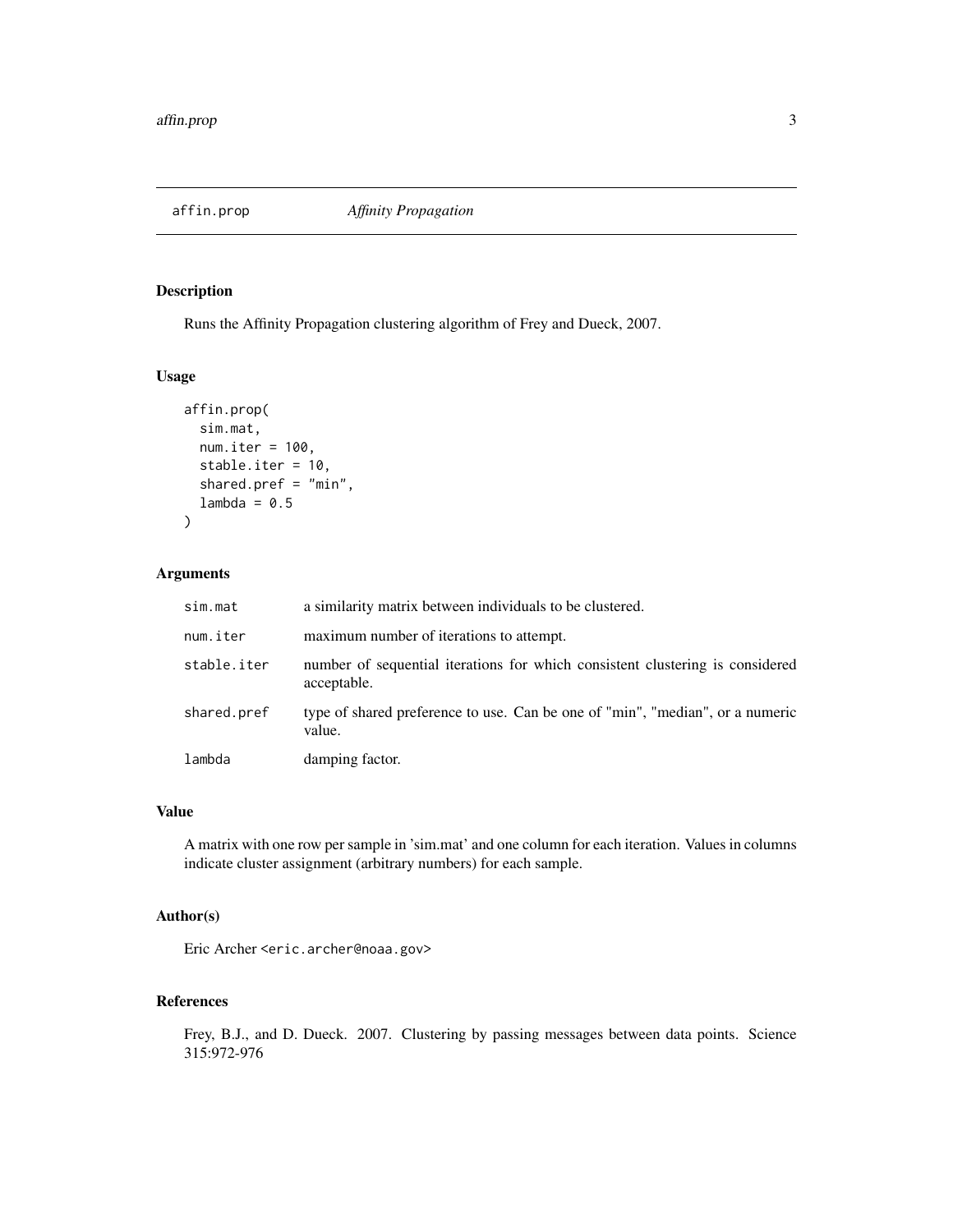## Examples

```
data(iris)
# Take 75 random iris rows for example
iris <- iris[sample(1:nrow(iris), 75), ]
iris <- droplevels(iris)
iris.sim <- -dist(iris[, -5])
iris.affin <- affin.prop(iris.sim, stable.iter = 5)
table(iris$Species, iris.affin[, ncol(iris.affin)])
```
autoUnits *Auto Time Interval Units*

## Description

Convert time interval units to natural values based on magnitude of difference.

#### Usage

autoUnits(x)

#### Arguments

x an object inheriting from class [difftime](#page-0-0)

#### Author(s)

Eric Archer <eric.archer@noaa.gov>

```
autoUnits(as.difftime("0:3:35"))
autoUnits(as.difftime("15:3:35"))
autoUnits(ISOdate(2000, 5, 1) - ISOdate(2000, 4, 20))
```
<span id="page-3-0"></span>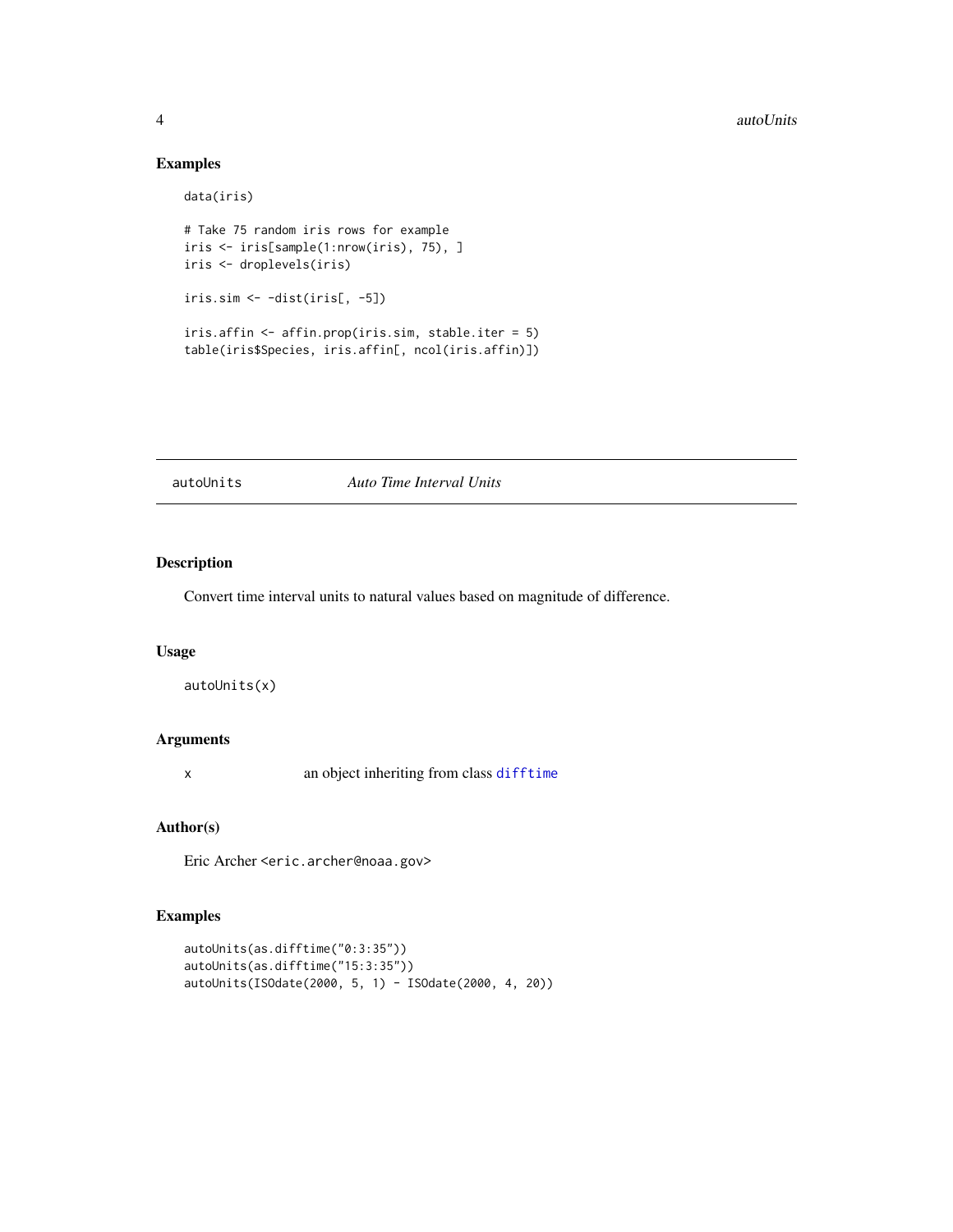<span id="page-4-0"></span>

Calculates the bearing between two points, given each point's latitude and longitude coordinates

## Usage

bearing(lat1, lon1, lat2, lon2)

## Arguments

| lat1, lon1 | numeric. The latitude and longitude of the starting coordinate in decimal de-    |
|------------|----------------------------------------------------------------------------------|
|            | grees.                                                                           |
| lat2, lon2 | numeric. The latitude and longitude of the ending coordinate in decimal degrees. |

#### Value

vector with initial and final bearings.

## Author(s)

Eric Archer <eric.archer@noaa.gov>

## Examples

```
# What is the bearing from San Diego, CA to Honolulu, HI?
bearing(32.87, -117.25, 21.35, -157.98)
```
box.area *Area of a Box*

## Description

Calculate the area of a square on the earth.

## Usage

```
box.area(lat, lon, edge, units = "nm")
```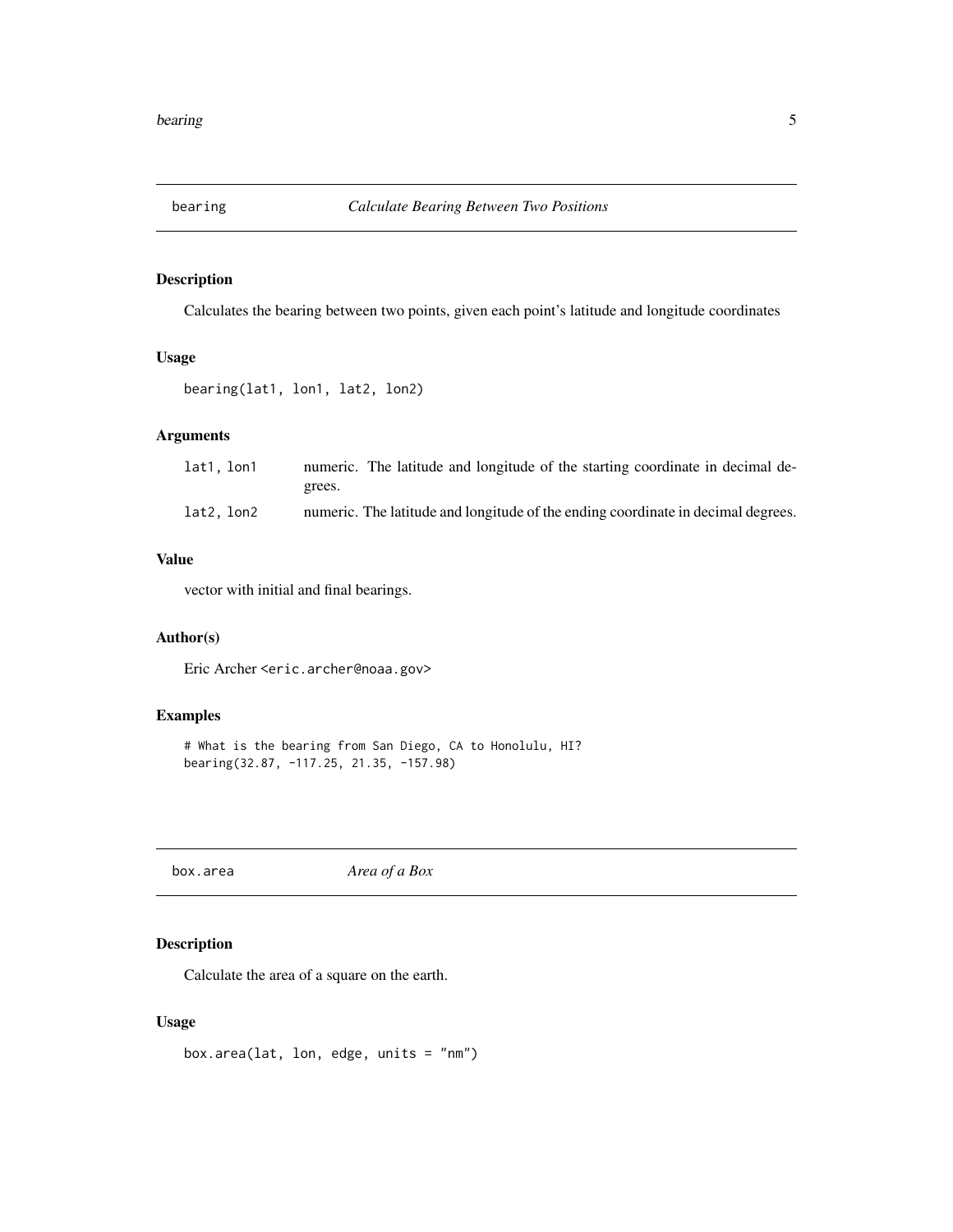## <span id="page-5-0"></span>Arguments

| lat. lon | The latitude and longitude of the lower right corner of the box in decimal de-                  |
|----------|-------------------------------------------------------------------------------------------------|
|          | grees.                                                                                          |
| edge     | The length of one side of the square in decimal degrees.                                        |
| units    | units of distance. Can be "km" (kilometers), "nm" (nautical miles), or "mi"<br>(statute miles). |

## Author(s)

Eric Archer <eric.archer@noaa.gov>

## Examples

```
#What is the area of a 5 degree grid off of San Diego, CA?
box.area(32.87, -117.25, edge = 1, units = "nm")
box.area(32.87, -117.25, edge = 1, units = "km")
box.area(32.87, -117.25, edge = 1, units = "mi")
```

```
braces Braces
```
## Description

Adds curly braces to a plot.

## Usage

```
braces(
 xfrom,
 xto,
 yfrom,
 yto,
 radius = 1,col = par("fg"),lty = par("lty"),
 lwd = par("lwd"))
```
## Arguments

| xfrom, xto, yfrom, yto |                                                                                            |
|------------------------|--------------------------------------------------------------------------------------------|
|                        | start and end points of braces. Direction of brace determined by from and to<br>arguments. |
| radius                 | radius of curve in brace.                                                                  |
| col, lty, lwd          | color, line type, and line width of braces. See par for more details.                      |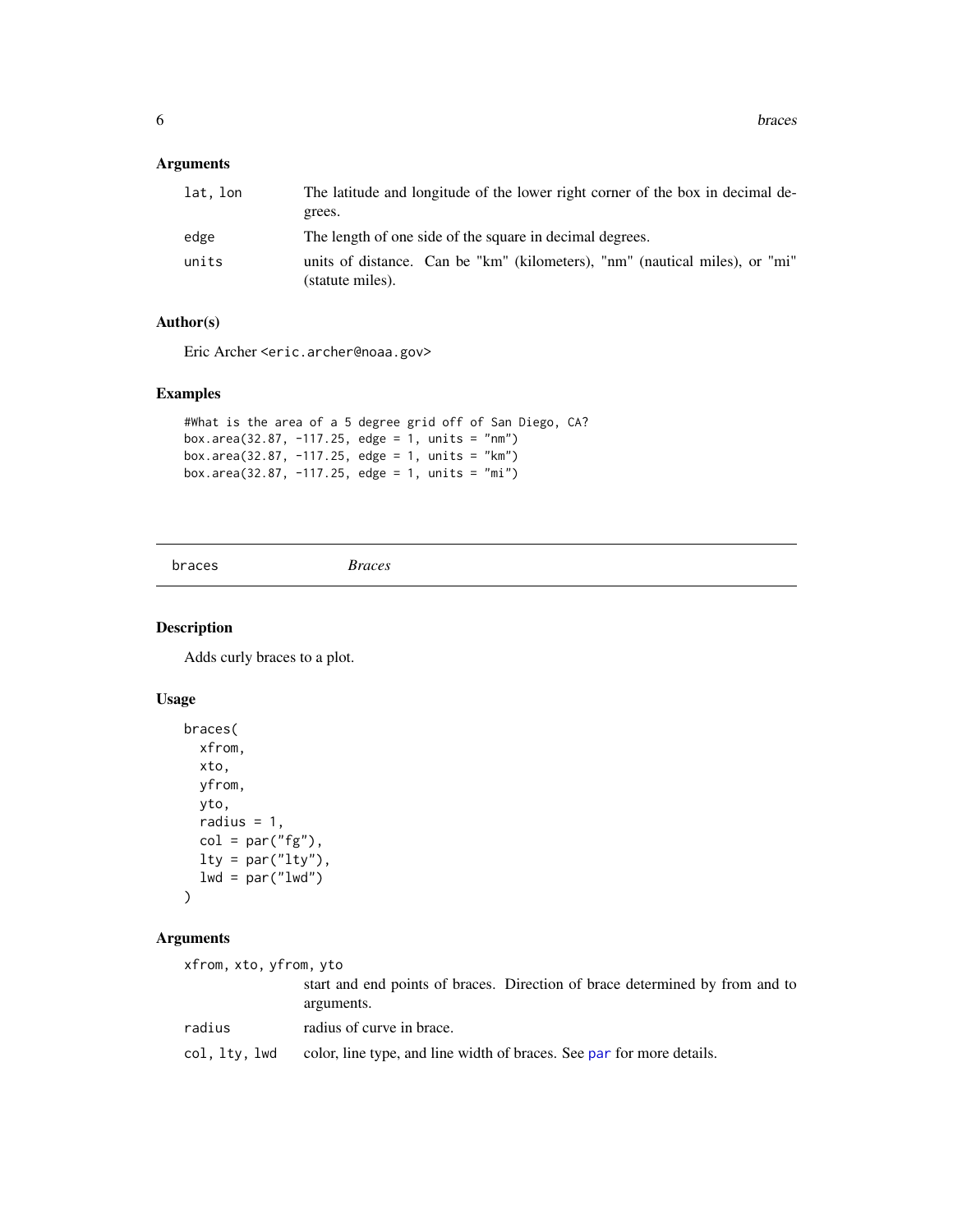## <span id="page-6-0"></span>catSpatInterp 7

## Note

Orientation of brace is either horizontal or vertical, with axis along largest range of x or y in plotting units.

## Author(s)

Tim Gerrodette <tim.gerrodette@noaa.gov>

## Examples

```
plot(x = c(0, 1), y = c(0, 1000), type = "n", xlabel "", ylab = "")braces(xfrom = 0.2, xto = 0.8, yfrom = c(400, 600), yto = c(300, 700))
plot(x = c(0, 100), y = c(0, 17), type = "n", xlab = "x", ylab = "y")text(10, 16, "radius =")
for (i in 1:8) {
  braces(xfrom = 10 * i + 10, xto = 10 * i + 18, yfrom = 1,
        yto = 15, radius = i / 4, lwd = 2)
  text(10 * i + 12, 16, round(i / 4, 2))
}
plot(c(0, 100), c(0, 17), type = "n", xlab = "x", ylab = "y")braces(30, 80, 13, 11, 1)
plot(c(0, 100), c(0, 17), type = "n", xlab = "x", ylab = "y")braces(c(20, 80, 30), c(10, 75, 40), 1, 15, radius = c(0.2, 0.5, 0.1),1wd = c(1, 2, 3), col = 1:2, 1ty = 1)plot(c(0, 100), c(0, 17), type = "n")braces(20, 80, 7, 5, 1)
braces(20, 80, 13, 15, 1)
```
catSpatInterp *Categorical Spatial Interpolation*

## Description

Create a raster of probability of categorical values interpolated across a 2-dimensional space given a set of points where each is assigned to one of several classes.

#### Usage

```
catSpatInterp(
  data,
 x.col = "x".y.col = "y",group.col = "group",
  num.grid = 100,knn = 10,
```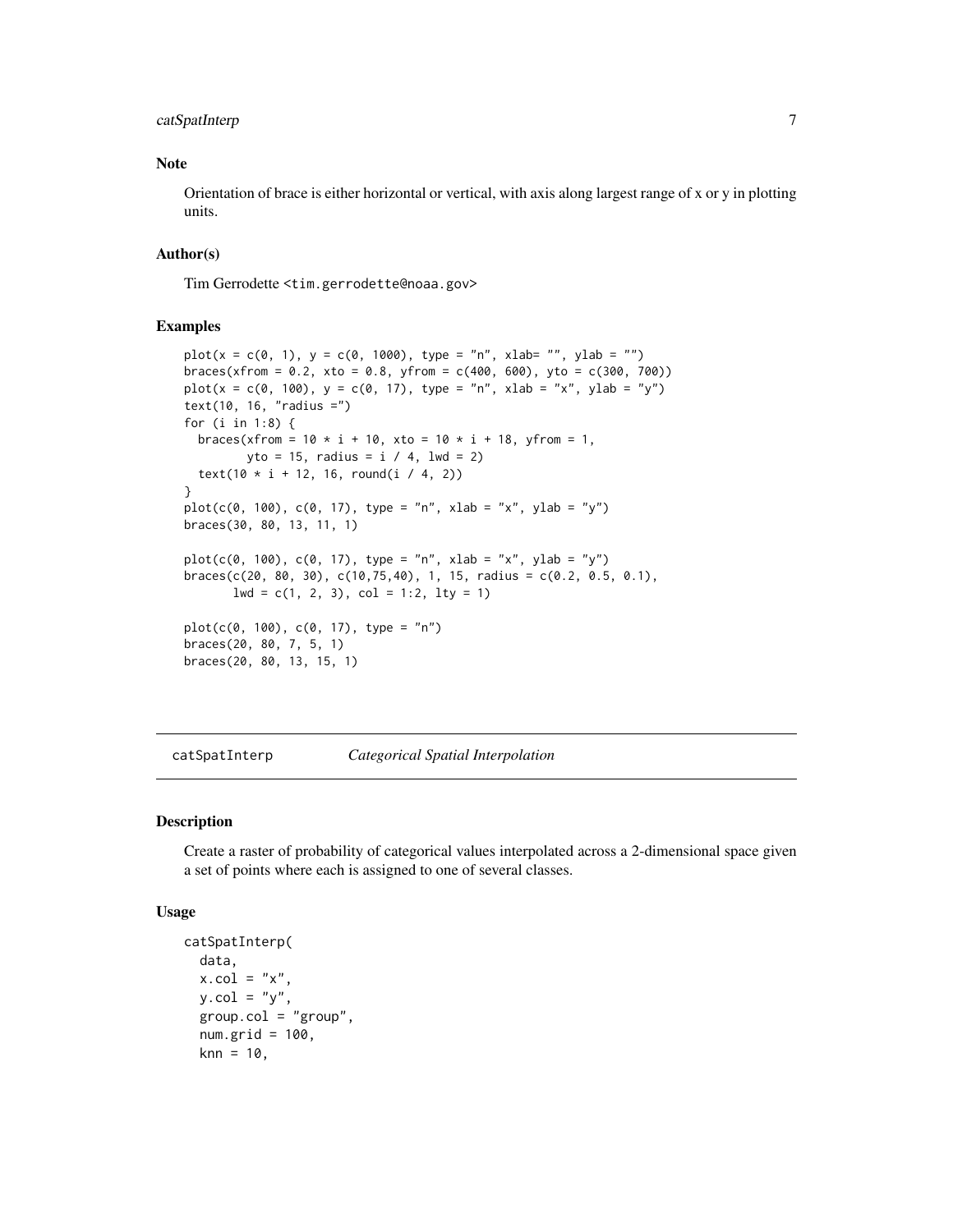```
hull.buffer = 0.1,
  num.cores = 1,
  num.batches = NULL
\lambda
```
#### Arguments

| data                    | matrix or data.frame containing points and grouping designation.                                            |  |
|-------------------------|-------------------------------------------------------------------------------------------------------------|--|
| x.col, y.col, group.col |                                                                                                             |  |
|                         | numbers or characters identifying which columns in data are the x and y values<br>and grouping designation. |  |
| num.grid                | number of grid cells for k-nearest neighbor interpolation.                                                  |  |
| knn                     | number of nearest neighbors to consider for interpolation.                                                  |  |
| hull.buffer             | percent increase of convex hull to use as spatial area to interpolate over.                                 |  |
| num.cores               | number of cores to distribute interpolations over.                                                          |  |
| num.batches             | number of batches to divide grid cell interpolations into.                                                  |  |

## Value

A list containing a raster and points of buffered convex hull.

#### Author(s)

Eric Archer <eric.archer@noaa.gov>

## References

Adapted from code originally presented in a blog post on Categorical Spatial Interpolation by Timo Grossenbacher <https://timogrossenbacher.ch/2018/03/categorical-spatial-interpolation-with-r/>

```
## Not run:
iris.mds <- stats::cmdscale(dist(iris[, 1:4]), k = 2)
mds.df <- setNames(
  cbind(iris.mds, data.frame(iris$Species)),
  c("dim1", "dim2", "Species")
\mathcal{L}result <- catSpatInterp(
  mds.df, x.col = "dim1", y.col = "dim2", group.col = "Species",
  num.grid = 300, knn = 20, hull.buffer = 0.05,
  num.cores = 5, num.batches = NULL
)
library(ggplot2)
ggplot(mapping = aes(dim1, dim2)) +geom_raster(
    aes(fill = Species, alpha = prob),
```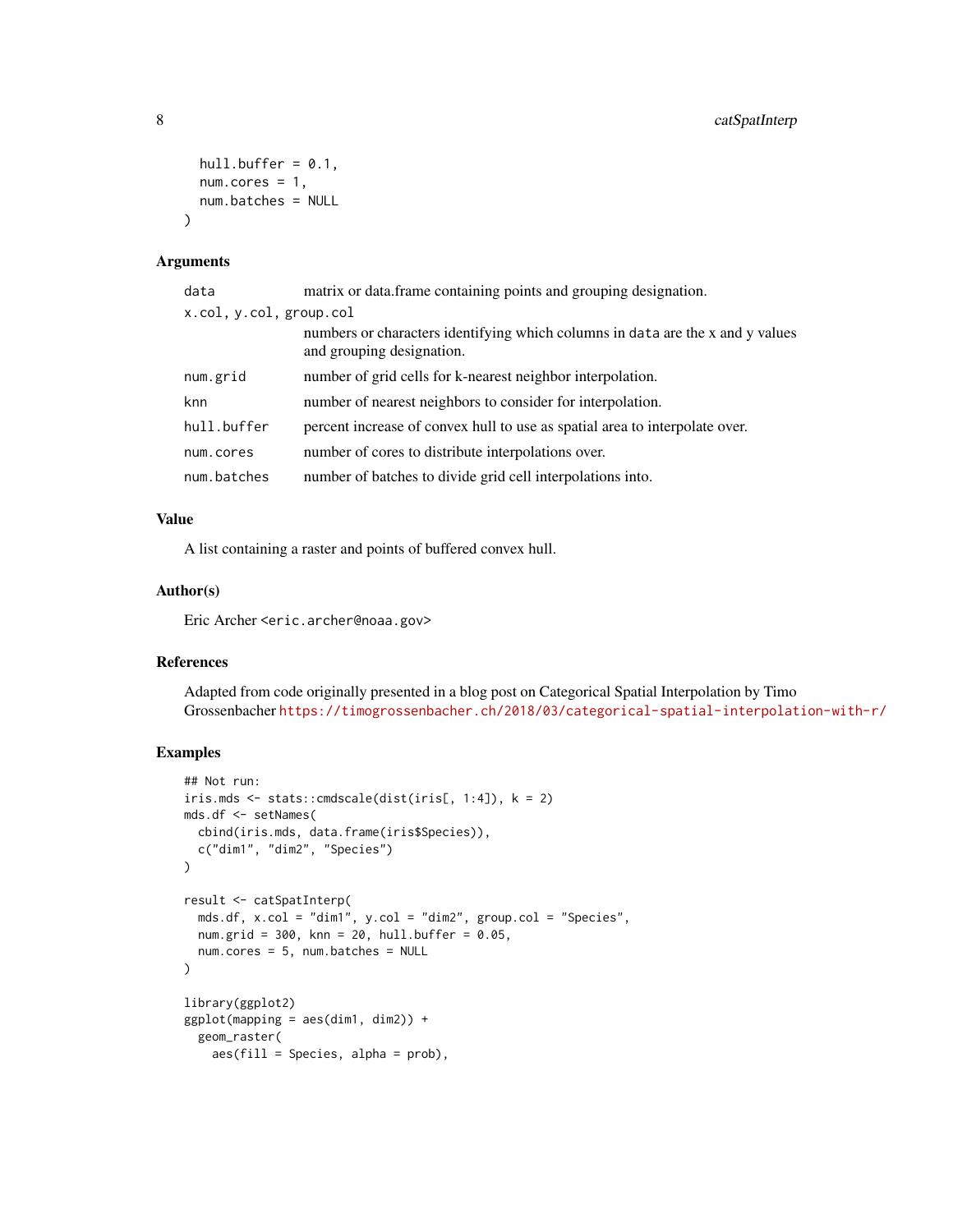```
data = result$raster
 ) +geom_polygon(data = result$hull.poly, fill = NA, col = "black") +
 geom_hline(yintercept = 0, col = "white") +
 geom_vline(xintercept = 0, col = "white") +
 geom_point(
   aes(fill = Species),
   data = mds.df,col = "black",shape = 21,
   size = 4) +
 theme(
   axis.ticks = element_blank(),
   axis.text = element_blank(),
   axis.title = element_blank(),
   legend.position = "top",
   panel.grid = element_blank(),
   panel.background = element_blank()
 )
## End(Not run)
```
central.quantile *Central Quantile*

## Description

Upper and lower values of central quantile

#### Usage

central.quantile(x,  $pct = 0.95$ )

## Arguments

| X   | numeric vector.             |
|-----|-----------------------------|
| pct | central percentile desired. |

#### Value

a two element vector giving the lower and upper quantiles.

#### Author(s)

Eric Archer <eric.archer@noaa.gov>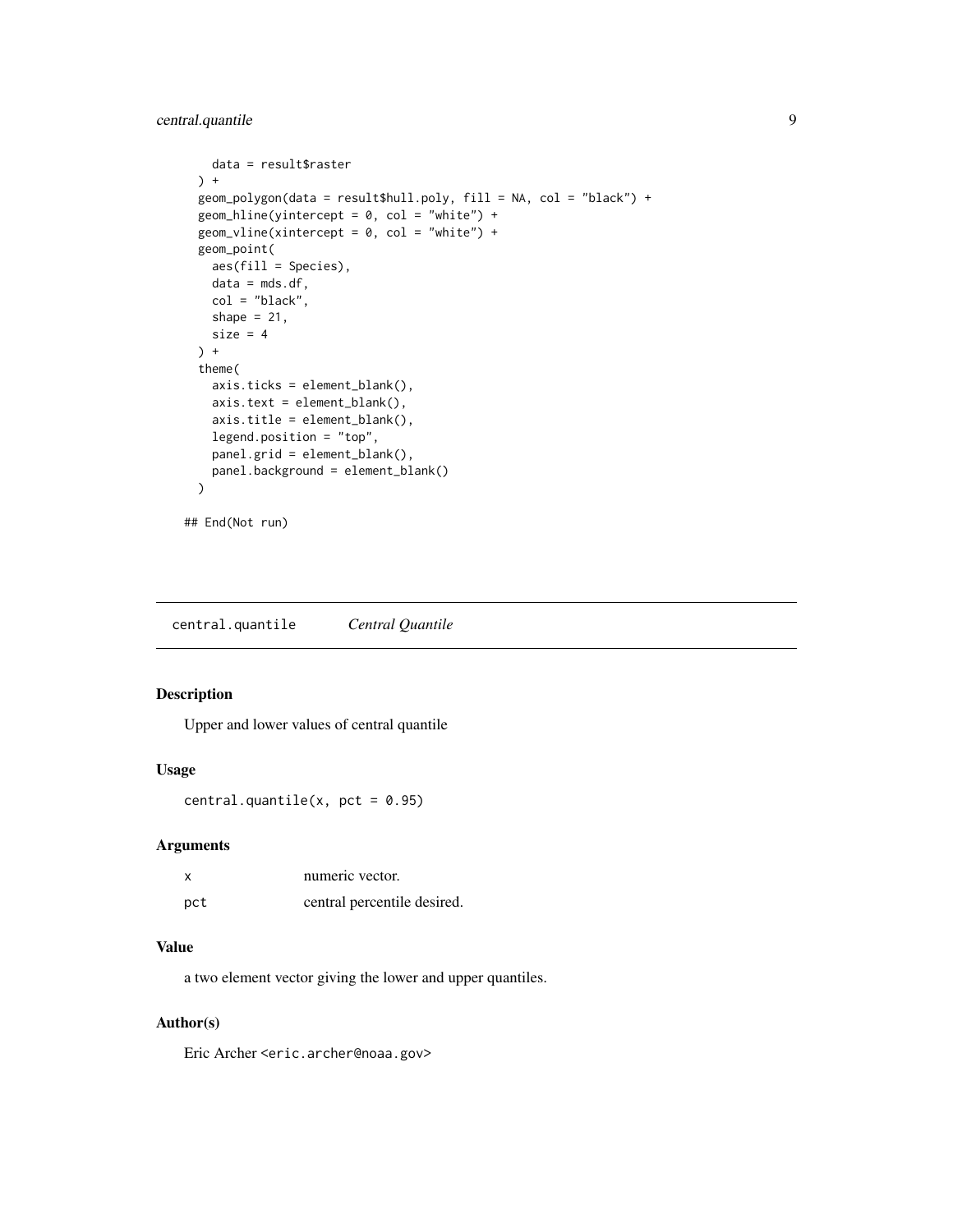## Examples

```
x <- runif(1000)
central.quantile(x)
central.quantile(x, pct = 0.75)
```
circle.polygon *Circle Polygon (on Earth)*

## Description

Creates a circular polygon (optionally on the earth) centered at a given point with a constant radius.

#### Usage

```
circle.polygon(
  x,
 y,
 radius,
 brng.limits = 0,
  sides = 1,
 by.length = TRUE,
 units = "nm",ellipsoid = datum(),
 dist.method = "lawofcosines",
 destination.type = "ellipsoid",
 poly.type = "cart.earth"
\mathcal{L}
```
## Arguments

| x, y        | number specifying the coordinates of the center of the circle in decimal degrees.<br>If poly type is "simple earth" or "complex earth", this will be longitude and<br>latitude respectively.                                                 |
|-------------|----------------------------------------------------------------------------------------------------------------------------------------------------------------------------------------------------------------------------------------------|
| radius      | radius of sphere.                                                                                                                                                                                                                            |
| brng.limits | number, or vector of two numbers. If one value is given, it is used as the starting<br>bearing in degrees for the first point of the circle. If a vector of two values is<br>given, then they are used as the start and end bearings of arc. |
| sides       | number that represents either length of sides or number of sides, as specified by<br>the 'by.length' argument.                                                                                                                               |
| by.length   | logical. If TRUE, then sides is the length of sides, if FALSE, then sides is<br>number of sides.                                                                                                                                             |
| units       | character for units of distance: Can be "km" (kilometers), "nm" (nautical miles),<br>"mi" (statute miles).                                                                                                                                   |
| ellipsoid   | ellipsoid model parameters as returned from a call to datum.                                                                                                                                                                                 |

<span id="page-9-0"></span>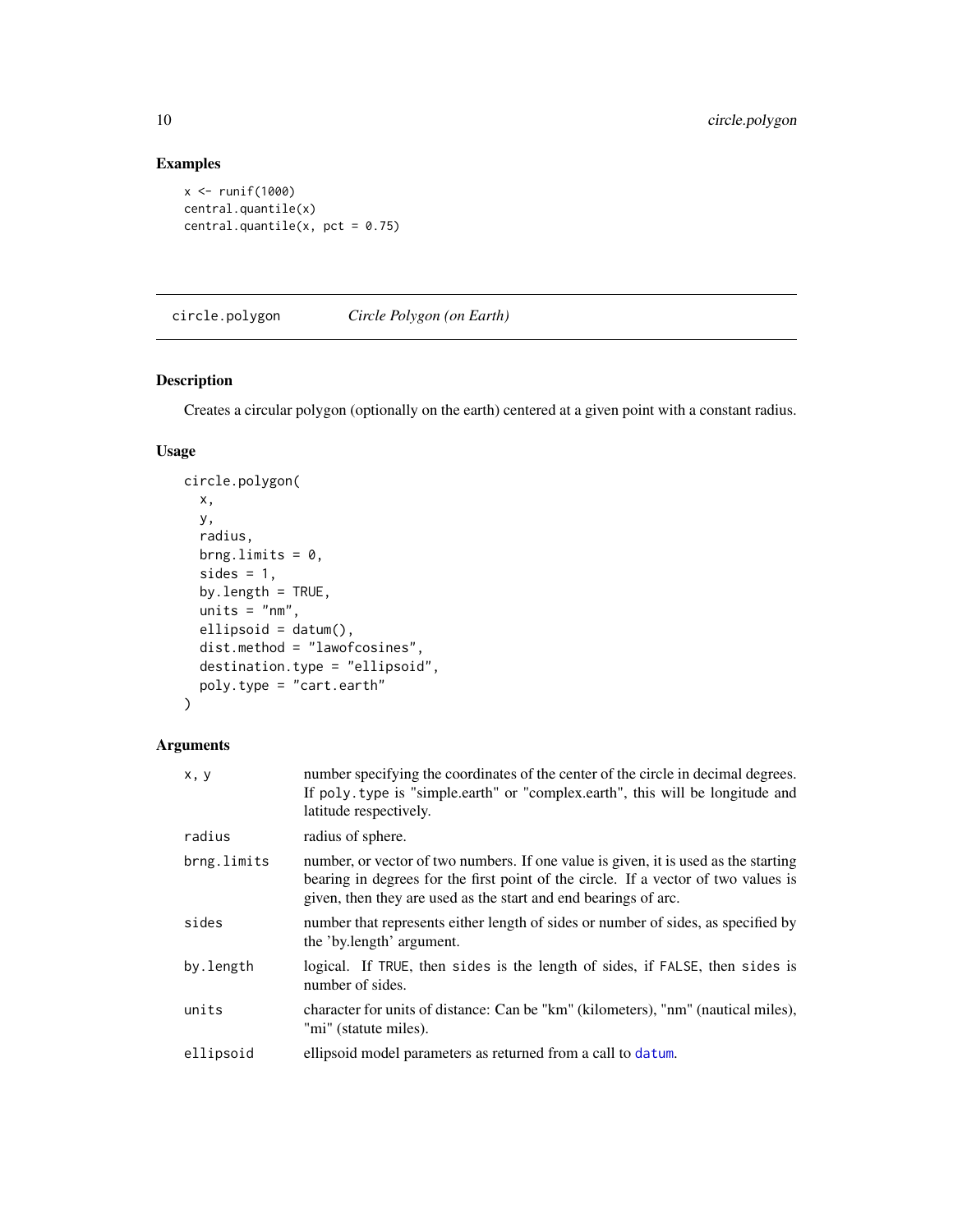#### <span id="page-10-0"></span>color.name and the color of the color name is a set of the color.name is a set of the color name in the color.name is a set of the color of the color name in the color of the color of the color of the color of the color of

| dist.method      | character specifying method for calculating distance for type = "cart.earth". See<br>method argument of distance for more information.                                                                                                                                                                                                       |
|------------------|----------------------------------------------------------------------------------------------------------------------------------------------------------------------------------------------------------------------------------------------------------------------------------------------------------------------------------------------|
| destination.type |                                                                                                                                                                                                                                                                                                                                              |
|                  | character specifying type of surface for type $=$ "gc.earth". See type argument<br>of destination for more information.                                                                                                                                                                                                                      |
| poly.type        | character specifying the type of polygon calculation to use. Can be one of "carte-<br>sian" using basic cartesian coordinates, "cart.earth" for a simple polygon on<br>the earth's surface treating latitude and longitude as cartesian coordinates, or<br>"gc.earth" for a more precise calculation keeping a constant great-circle radius. |

## Value

A matrix representing the desired circle polygon centered at lat, lon of radius.

#### Author(s)

Eric Archer <eric.archer@noaa.gov>

#### Examples

```
cart.earth <- circle.polygon(-117.24, 32.86, 40, poly.type = "cart.earth")
lat.range <- c(32, 34)
lon.range <- c(-118.5, -116)
op \le par(mar = c(3, 5, 5, 5) + 0.1, oma = c(1, 1, 1, 1))
maps::map("mapdata::worldHires", fill = TRUE, col = "wheat3", xlim = lon.range, ylim = lat.range)
points(-117.24, 32.86, pch = 19, col = "red")
polygon(cart.earth, border = "red", lwd = 3)
lat.lon.axes(n = 3)box(lwd = 2)mtext("poly.type = 'cart.earth'", line = 3)
par(op)
```
color.name *Color Name*

## Description

Return the name of a color listed given the number.

#### Usage

color.name(i)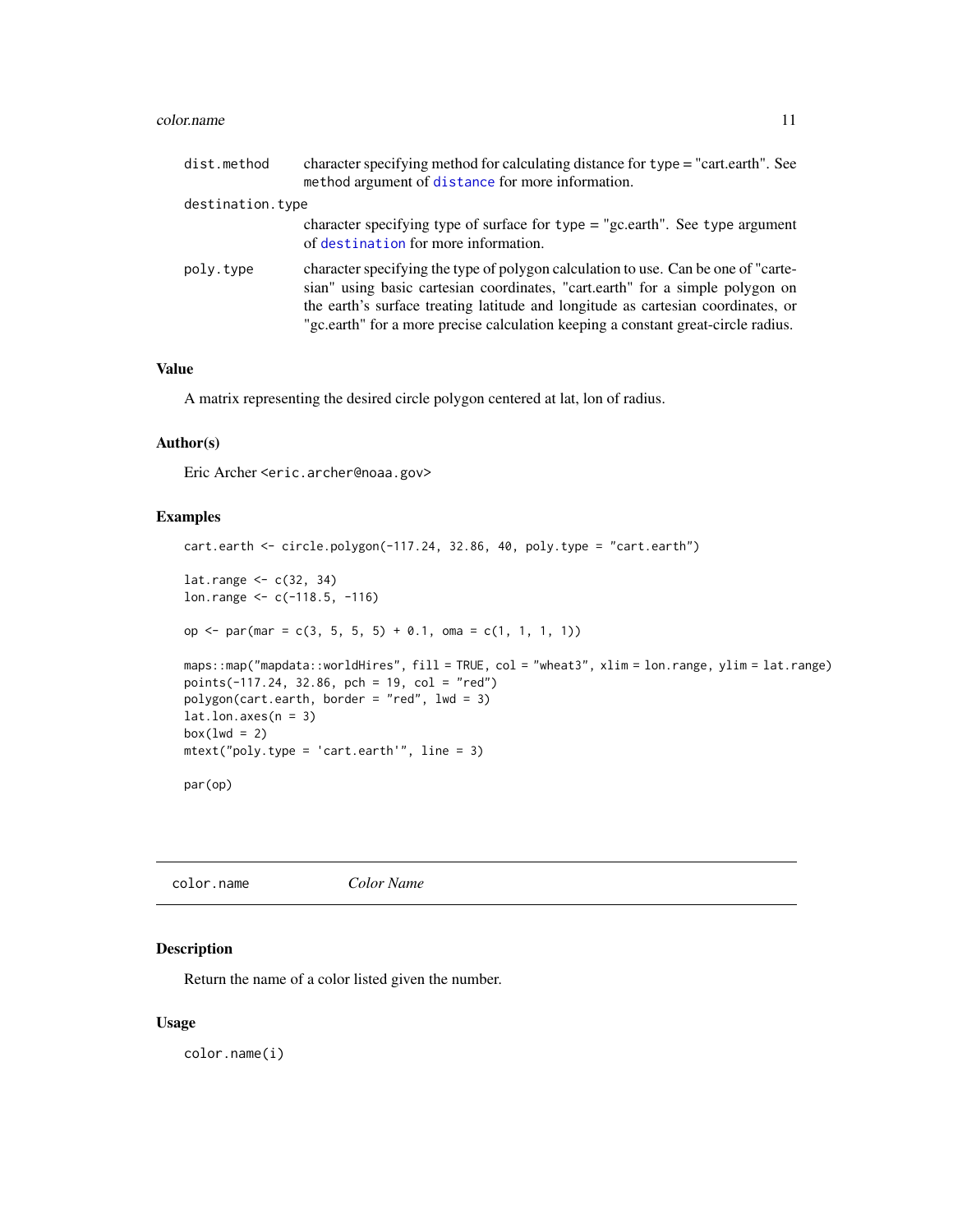## <span id="page-11-0"></span>Arguments

i integer specifying color .

## Value

character value of 'i' color.

## Author(s)

Eric Archer <eric.archer@noaa.gov>

convert.angle *Angle Conversion*

## Description

Converts angles between radians and degrees.

## Usage

```
convert.angle(x, from = c("degrees", "radians"), to = c("radians", "degrees"))
```
## Arguments

|         | numeric. The angle to be converted.                                                                              |
|---------|------------------------------------------------------------------------------------------------------------------|
| from.to | character. Units to convert from and to. Can be "radians" or "degrees" or any<br>partial match (case-sensitive). |

## Author(s)

Eric Archer <eric.archer@noaa.gov>

```
convert.angle(45, "deg", "rad")
convert.angle(4.5, "r", "d")
```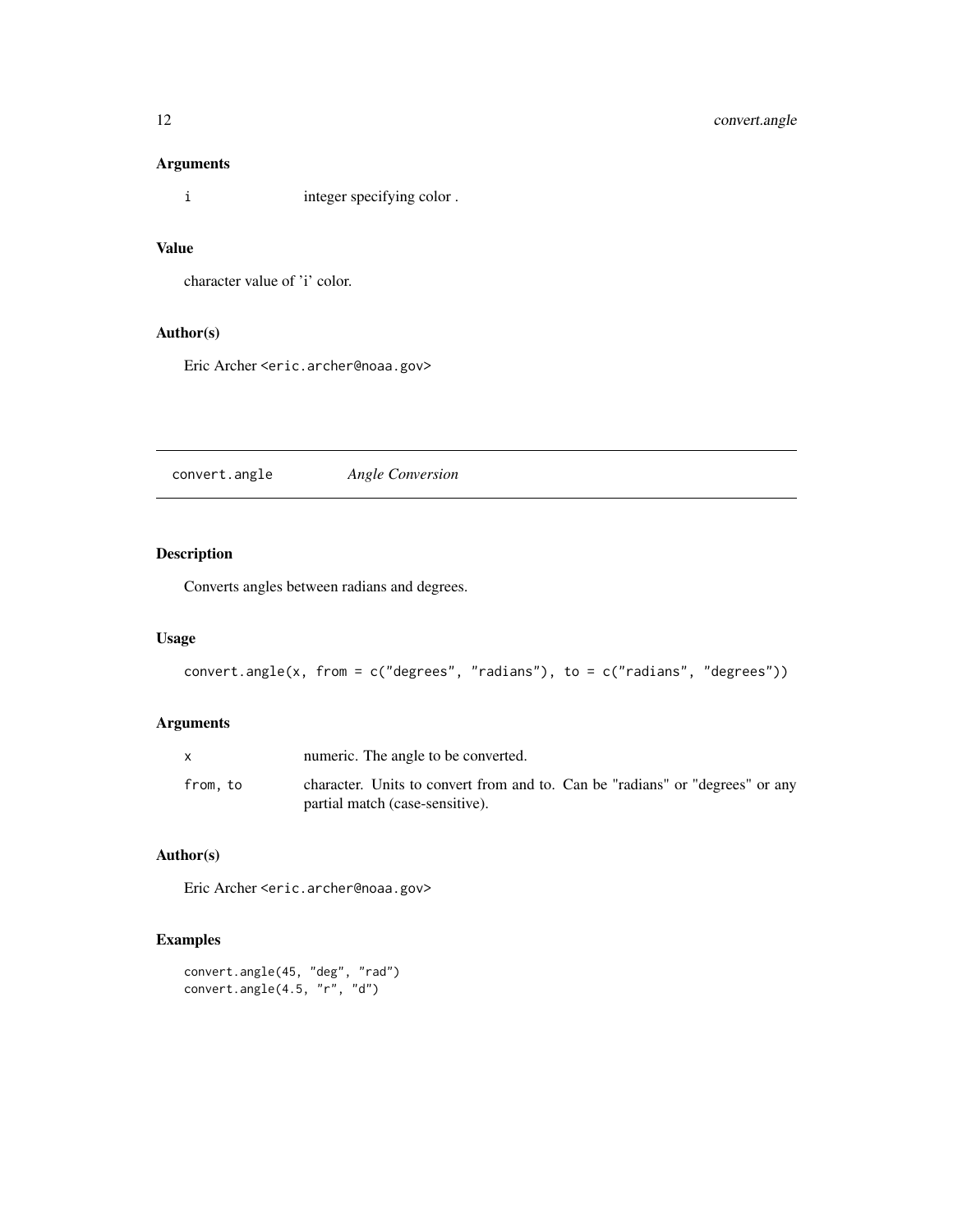<span id="page-12-0"></span>Convert distances between kilometers, nautical miles, and statute miles.

## Usage

```
convert.distance(x, from = c("nm", "km", "mi"), to = c("km", "mm", "mi"))
```
## Arguments

|         | numeric. The distance to be converted.                                              |
|---------|-------------------------------------------------------------------------------------|
| from.to | character. Units to convert from and to. Can be "km" (kilometers), "nm" (nauti-     |
|         | cal miles), or "mi" (statute miles), or any partial match thereof (case sensitive). |

## Author(s)

Eric Archer <eric.archer@noaa.gov>

| copy.tri | Copy Matrix Triangles |  |
|----------|-----------------------|--|
|----------|-----------------------|--|

## Description

Copy between lower left and upper right triangles of a matrix.

#### Usage

 $copy.tri(x, from = "lower")$ 

## Arguments

|      | a matrix.                                         |
|------|---------------------------------------------------|
| from | triangle to copy from. Can be "lower" or "upper". |

## Value

a matrix.

## Author(s)

Eric Archer <eric.archer@noaa.gov>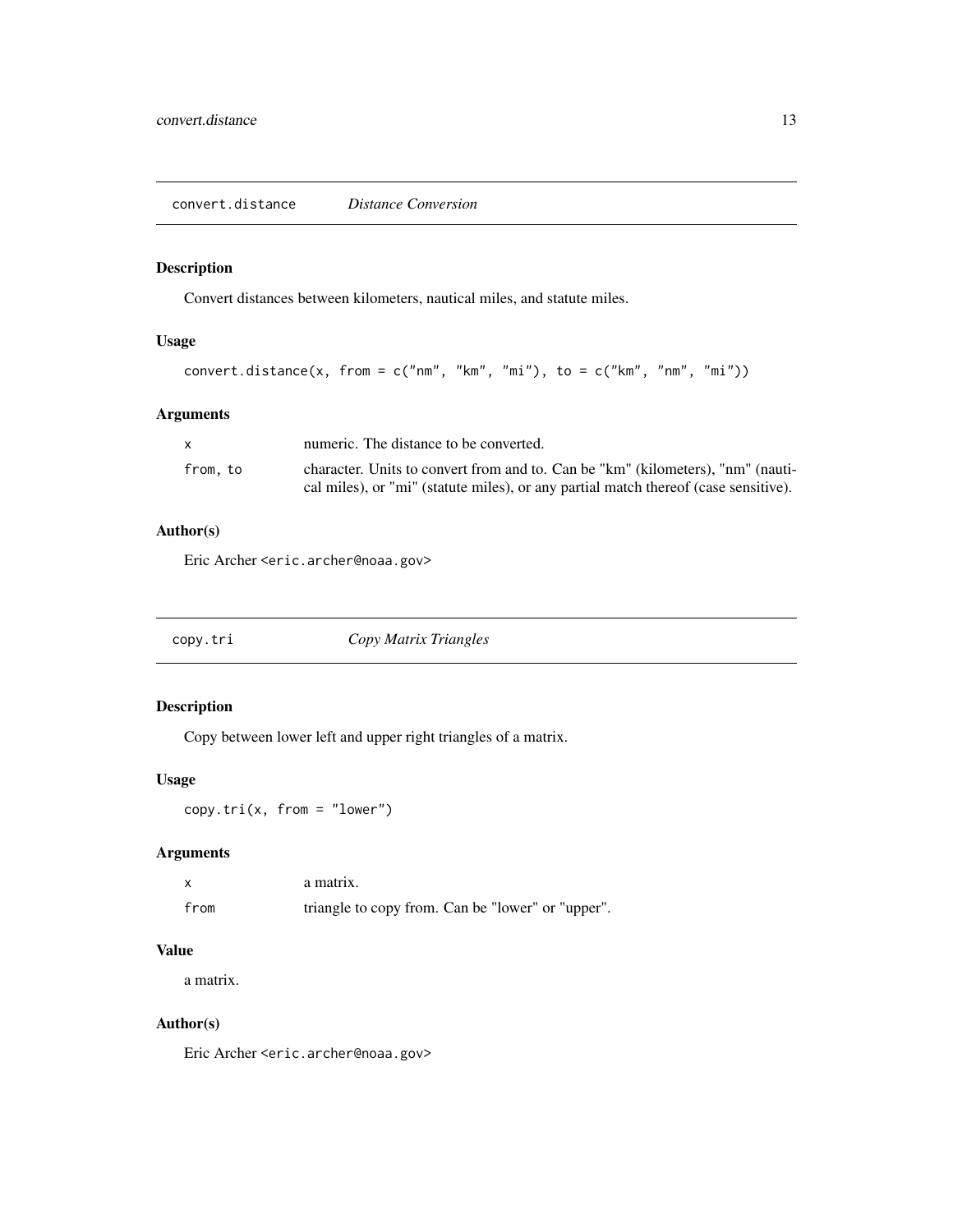## Examples

```
x \leftarrow matrix(1:9, nrow = 3)print(x)
copy.tri(x)
```
crossing.point *Crossing Point*

## Description

Return point where two lines cross

#### Usage

crossing.point(l1, l2)

## Arguments

| 11, 12 | matrices representing two lines, where first two columns are x and y values |
|--------|-----------------------------------------------------------------------------|
|        | respectively                                                                |

#### Value

a data.frame of x and y values of points where lines cross

#### Author(s)

Eric Archer <eric.archer@noaa.gov>

```
x \le -1:100line1 <- cbind(x, 3 + 3 * x)
line2 <- cbind(x, 10 - 3 \times x)
plot(line1[, 1], line1[, 2], type = "l", col = "red")
lines(line2[, 1], line2[, 2], col = "blue")
cr.pt <- crossing.point(line1, line2)
print(cr.pt)
```
<span id="page-13-0"></span>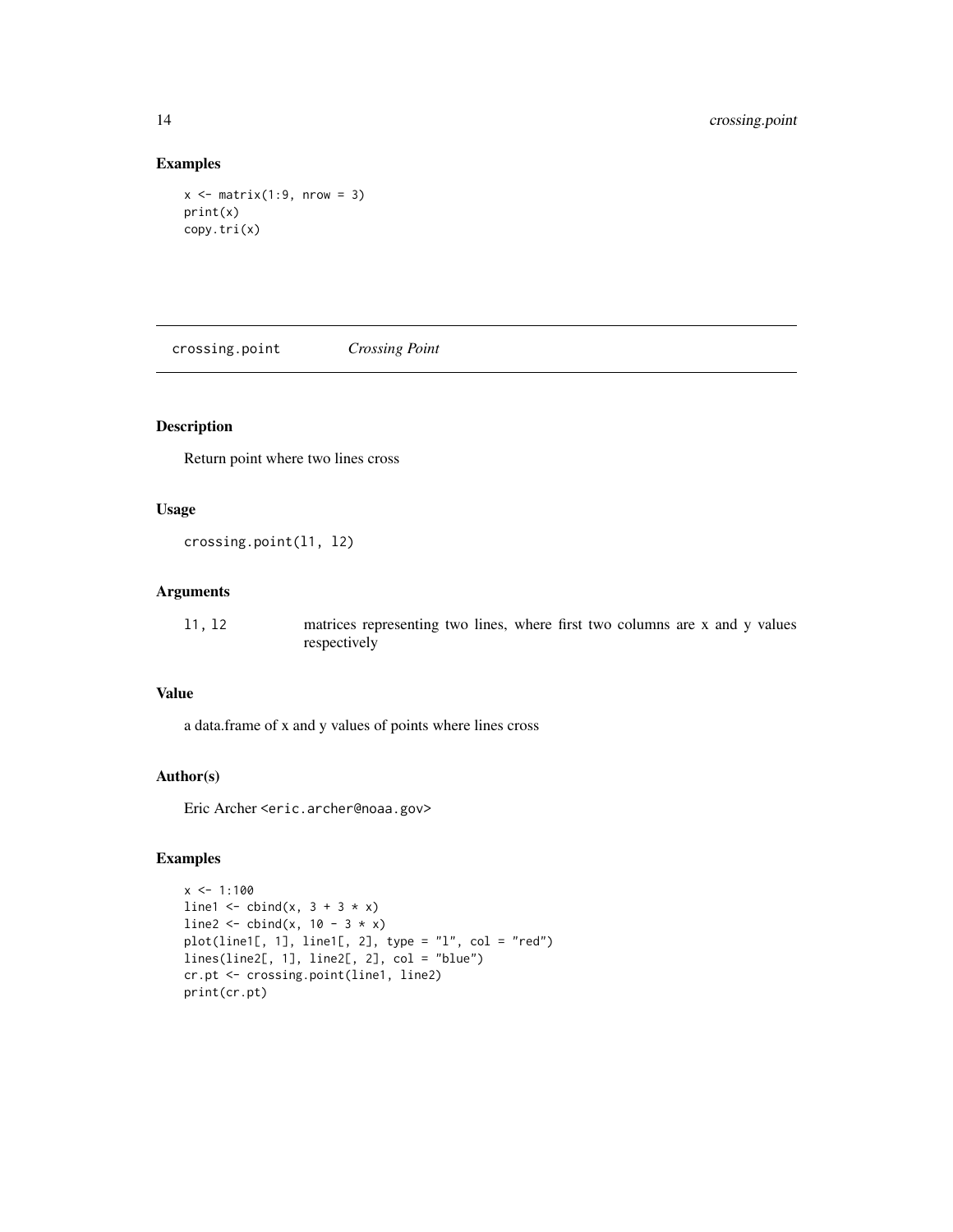<span id="page-14-1"></span><span id="page-14-0"></span>

Return parameters specifying ellipsoid datum model.

#### Usage

```
datum(model = c("wgs84", "grs80", "airy", "international", "clarke", "grs67"))
```
## Arguments

model character, specifying which model to use for ellipsoid model. Options are: "wgs84", "grs80", "airy", "international", "clarke", "grs67", or partial matches thereof (case-sensitive).

#### Value

vector of a, b, and f parameters.

#### Note

Model parameters are based on distances in km.

#### Author(s)

Eric Archer <eric.archer@noaa.gov>

<span id="page-14-2"></span>destination *Destination on Sphere or Ellipsoid*

#### Description

Calculates latitude and longitude of the destination along a sphere or ellipsoid.

#### Usage

```
destination(
  lat,
  lon,
 brng,
  distance,
 units = c("nm", "km", "mi"),
 ellipsoid = datum(),
 radius = convert.distance(6371, "km", "nm"),
  type = c("ellipsoid", "sphere", "vincenty")
\mathcal{E}
```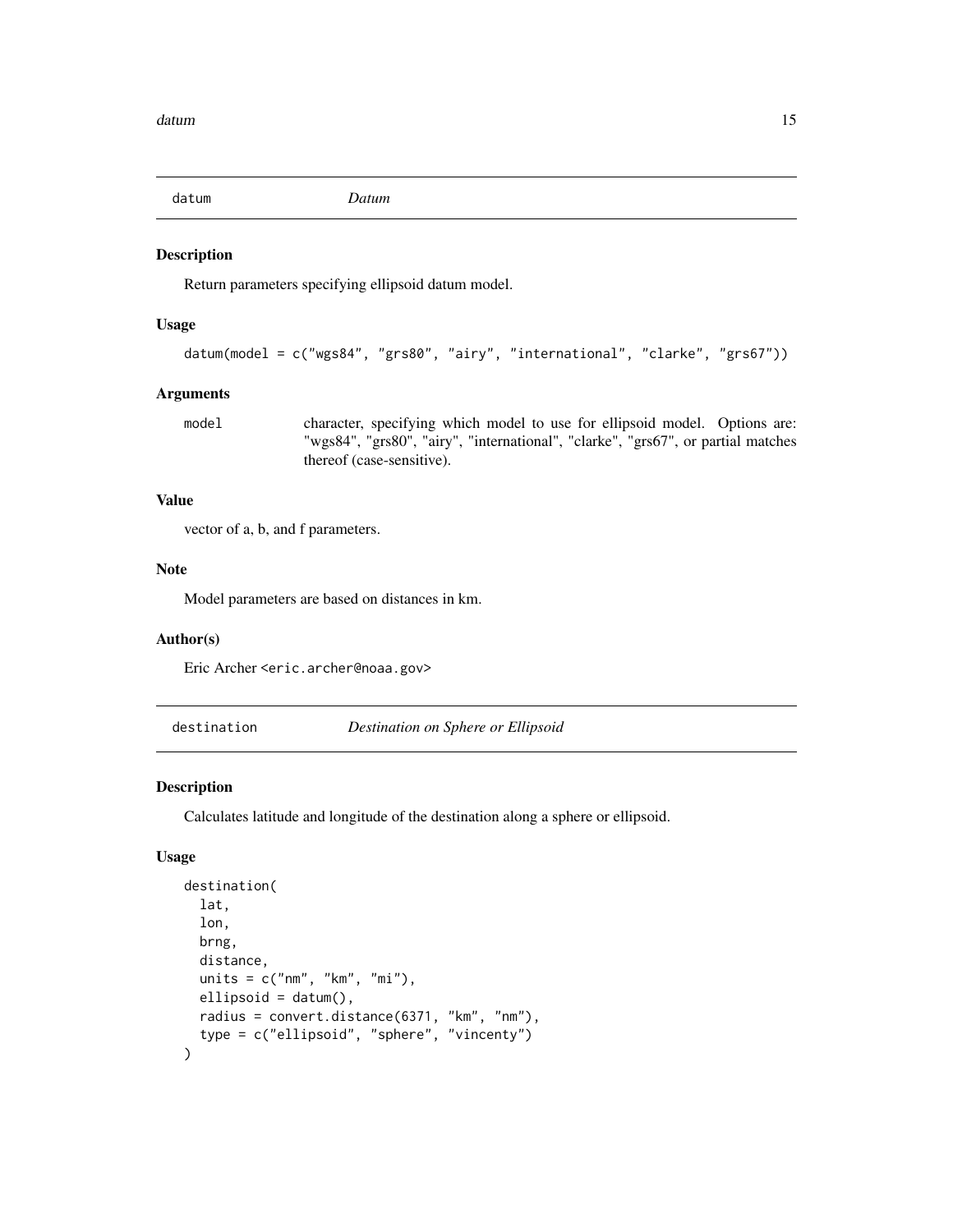#### <span id="page-15-0"></span>Arguments

| lat, lon  | numeric. The latitude and longitude of the coordinate in decimal degrees.                                                                      |  |
|-----------|------------------------------------------------------------------------------------------------------------------------------------------------|--|
| brng      | numeric. The bearing, ranging from 0 to 360 degrees.                                                                                           |  |
| distance  | numeric. The distance travelled, in units specified by units.                                                                                  |  |
| units     | units of distance. Can be "km" (kilometers), "nm" (nautical miles), or "mi"<br>(statute miles), or any partial match thereof (case sensitive). |  |
| ellipsoid | ellipsoid model parameters as returned from a call to datum.                                                                                   |  |
| radius    | numeric. Define the radius for $type = "sphere"$ . In units of units.                                                                          |  |
| type      | Character defining type of surface. Can be "sphere", "ellipsoid", "vincenty", or<br>partial match thereof (case-sensitive).                    |  |

## Value

latitude and longitude of destination.

## Author(s)

Eric Archer <eric.archer@noaa.gov>

#### References

Ellipsoid code adapted from JavaScript by [Larry Bogan.](https://adsabs.harvard.edu/full/2000JRASC..94...48B) Vincenty code adapted from JavaScript by [Chris Veness.](https://www.movable-type.co.uk/scripts/latlong-vincenty.html#direct) Vincenty, T. 1975. Direct and inverse solutions of geodesics on the ellipsoid with application of nested equations. [Survey Review 22\(176\):88-93.](https://www.ngs.noaa.gov/PUBS_LIB/inverse.pdf)

## Examples

```
destination(32.87, -117.25, 262, 4174, units = "km", type = "sphere")
destination(32.87, -117.25, 262, 4174, units = "km", type = "ellipsoid")
destination(32.87, -117.25, 262, 4174, units = "km", type = "vincenty")
```
<span id="page-15-1"></span>distance *Distance Between Coordinates*

## Description

Calculates the distance between two coordinates using the Law of Cosines, Haversine, or Vincenty methods.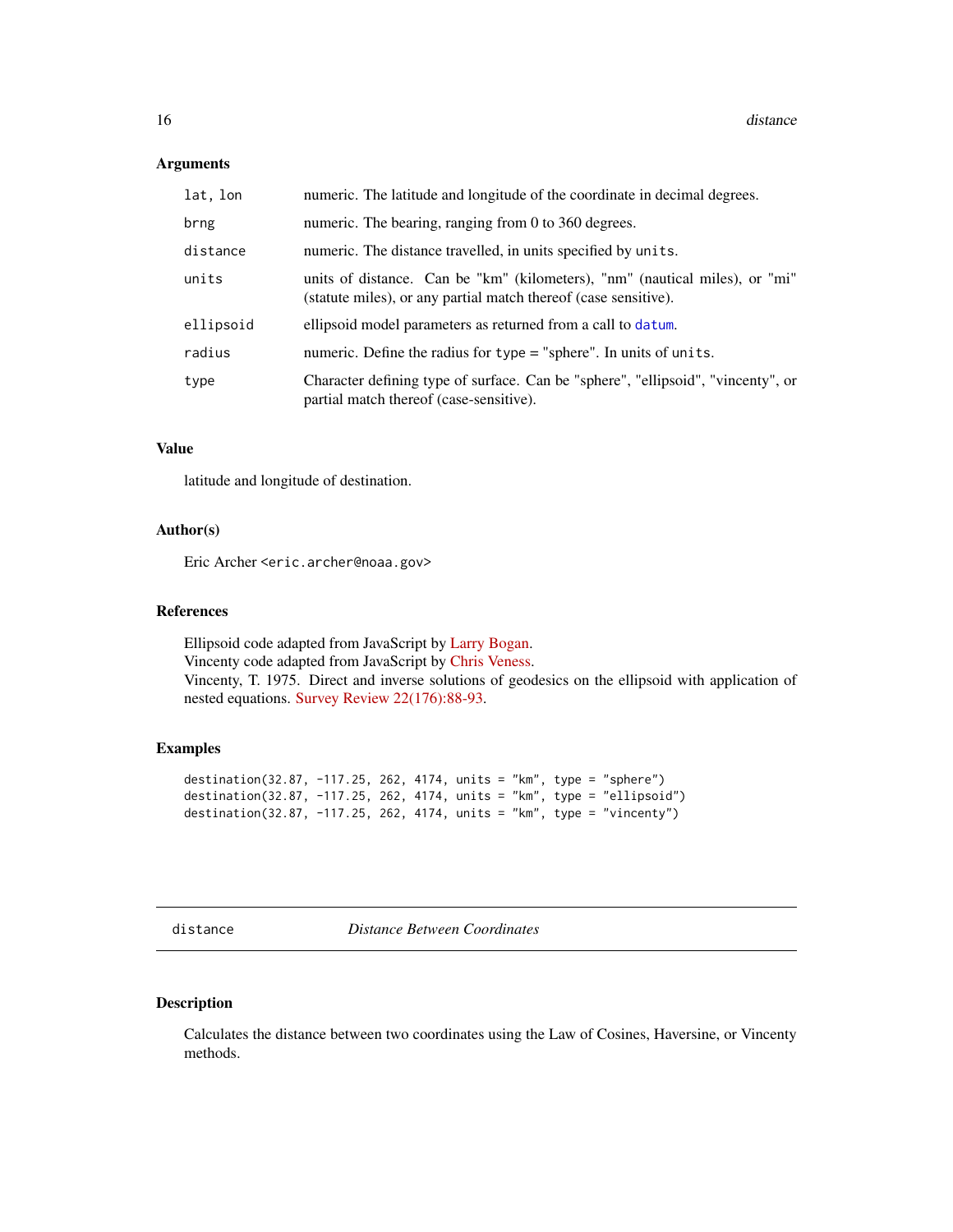#### <span id="page-16-0"></span>distance the contract of the contract of the contract of the contract of the contract of the contract of the contract of the contract of the contract of the contract of the contract of the contract of the contract of the c

## Usage

```
distance(
  lat1,
  lon1,
  lat2,
  lon2,
  radius = convert.distance(6371, "km", "nm"),
 units = c("nm", "km", "mi"),
 ellipsoid = datum(),
  iter.limit = 20,method = c("lawofcosines", "haversine", "vincenty")
)
```
## Arguments

lat1, lon1, lat2, lon2

|            | The latitude and longitude of the first and second points in decimal degrees.                                                                      |  |
|------------|----------------------------------------------------------------------------------------------------------------------------------------------------|--|
| radius     | radius of sphere.                                                                                                                                  |  |
| units      | units of distance. Can be "km" (kilometers), "nm" (nautical miles), or "mi"<br>(statute miles), or any partial match thereof (case sensitive).     |  |
| ellipsoid  | ellipsoid model parameters as returned from a call to datum.                                                                                       |  |
| iter.limit | An integer value defining the limit of iterations for Vincenty method.                                                                             |  |
| method     | Character defining the distance method to use. Can be "lawofcosines", "haver-<br>sine", "vincenty", or any partial match thereof (case sensitive). |  |

## Author(s)

Eric Archer <eric.archer@noaa.gov>

#### References

Code adapted from JavaScript by [Chris Veness](https://www.movable-type.co.uk/scripts/latlong.html) Vincenty, T. 1975. Direct and inverse solutions of geodesics on the ellipsoid with application of nested equations. [Survey Review 22\(176\):88-93.](https://www.ngs.noaa.gov/PUBS_LIB/inverse.pdf)

#### Examples

# What is the distance from San Diego, CA to Honolulu, HI? distance(32.87, -117.25, 21.35, -157.98, method = "lawofcosines") distance(32.87, -117.25, 21.35, -157.98, method = "haversine") distance(32.87, -117.25, 21.35, -157.98, method = "vincenty")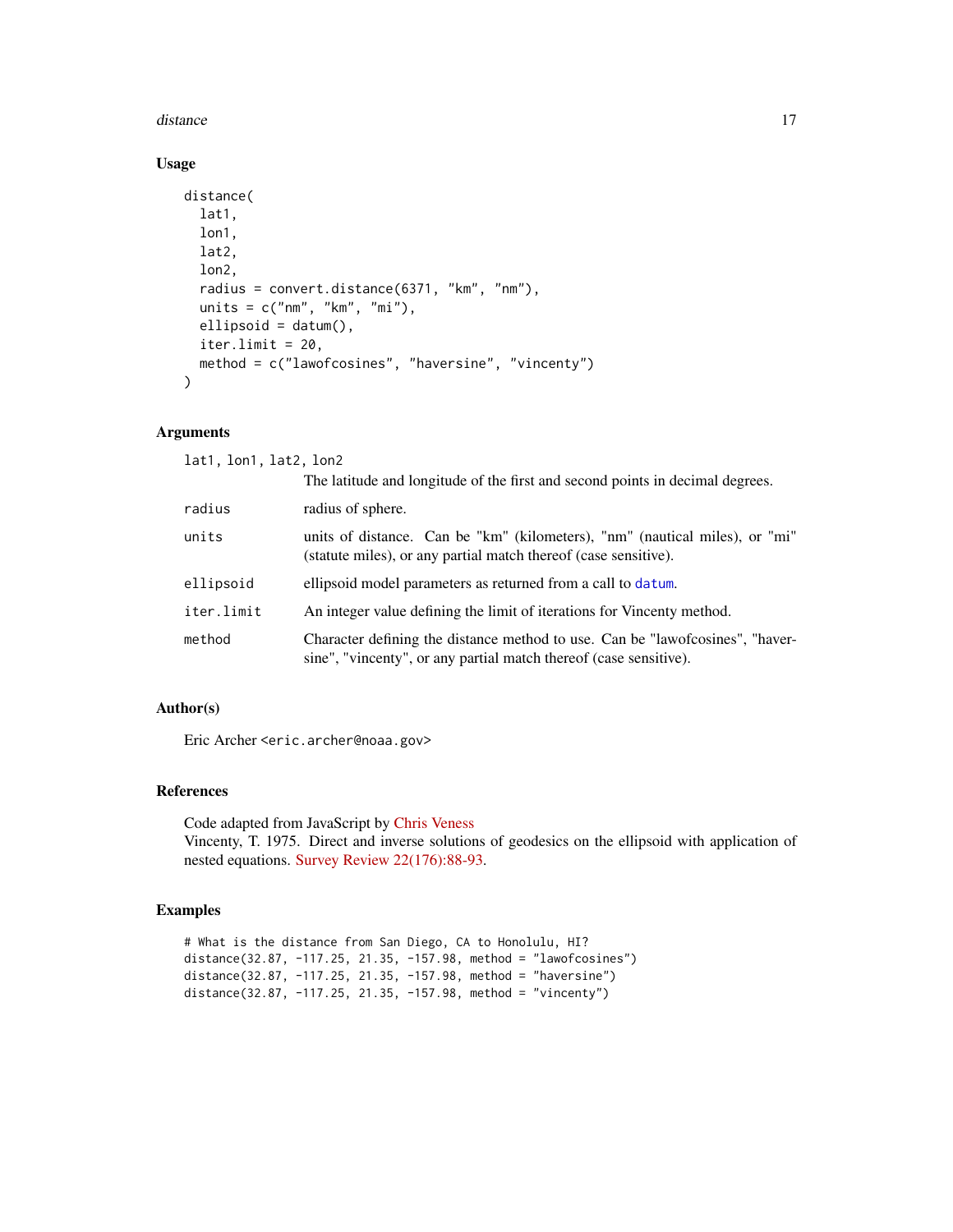<span id="page-17-0"></span>

Summarize a numerical distribution.

## Usage

distSmry(x,  $p = 0.95$ , dens.n = 10000)

## Arguments

|        | vector of numerical values.                                                                                        |
|--------|--------------------------------------------------------------------------------------------------------------------|
|        | percent of distribution to summarized by quantile interval (ci) and highest pos-<br>terior density interval (hdi). |
| dens.n | number of points used to estimate the mode from the fitted density (see density).                                  |

## Author(s)

Eric Archer <eric.archer@noaa.gov>

| diversity | Unbiased Estimate of Diversity |
|-----------|--------------------------------|
|           |                                |

## Description

Calculate unbiased estimate of diversity for a vector of items

## Usage

diversity(x)

#### Arguments

x charcter or numeric vector or factor

## Author(s)

Eric Archer <eric.archer@noaa.gov>

## Examples

 $x \leq -$  sample(1:5, 100, replace = TRUE) diversity(x)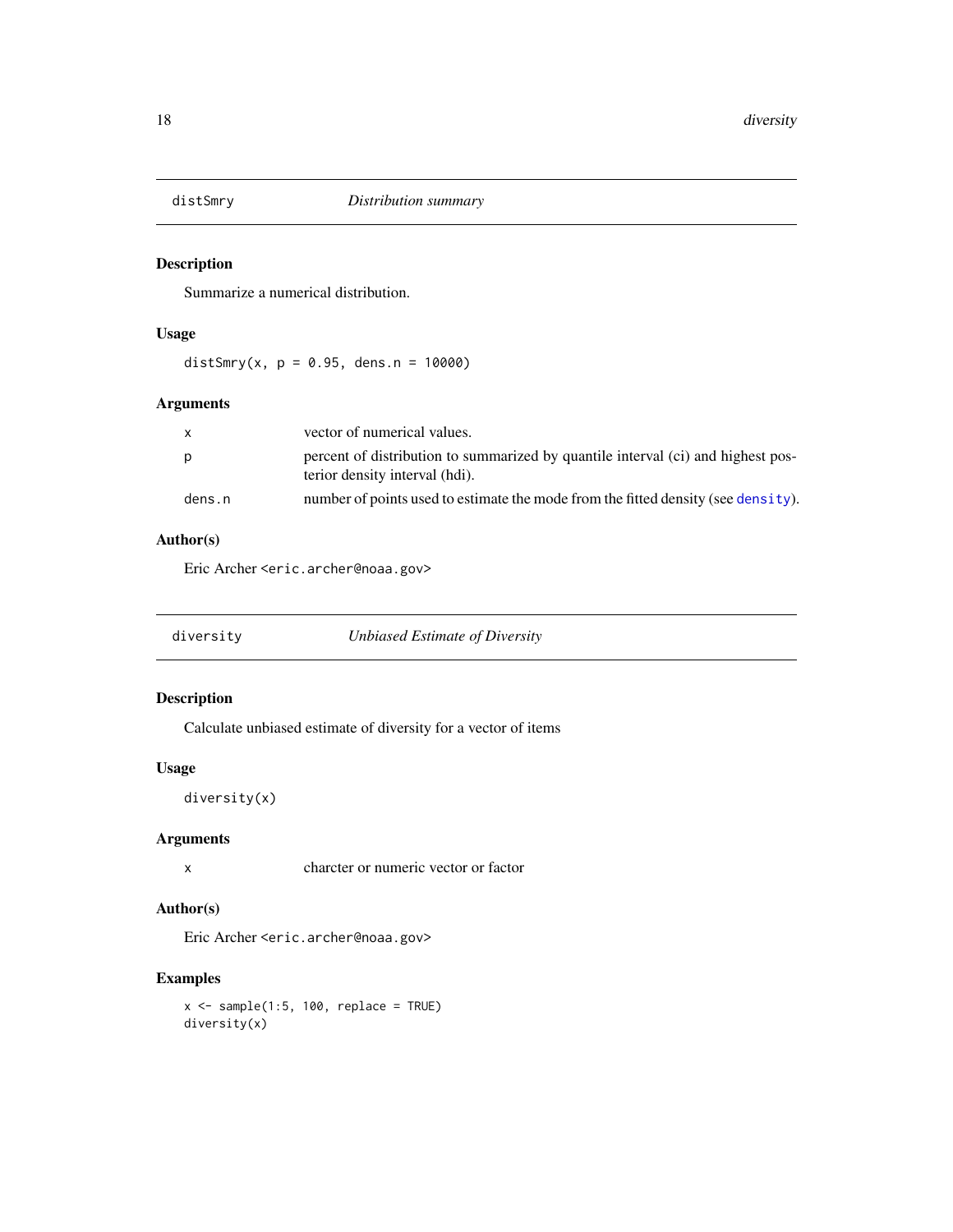<span id="page-18-0"></span>

Calculate Fisher's method p-value to summarize a vector of p-values based on a chi-squared distribution.

## Usage

fisher.p(p)

#### Arguments

p vector of p-values.

## Author(s)

Eric Archer <eric.archer@noaa.gov>

geometric.mean *Geometric Mean*

## Description

Calculates the geometric mean of a vector.

## Usage

geometric.mean(x, w = NULL, na.rm = FALSE)

## Arguments

|       | a numeric vector.                                                                                     |
|-------|-------------------------------------------------------------------------------------------------------|
| w     | an optional numerical vector of weights the same length as x.                                         |
| na.rm | a logical value indicating whether NA values should be stripped before the com-<br>putation proceeds. |

## Author(s)

Eric Archer <eric.archer@noaa.gov>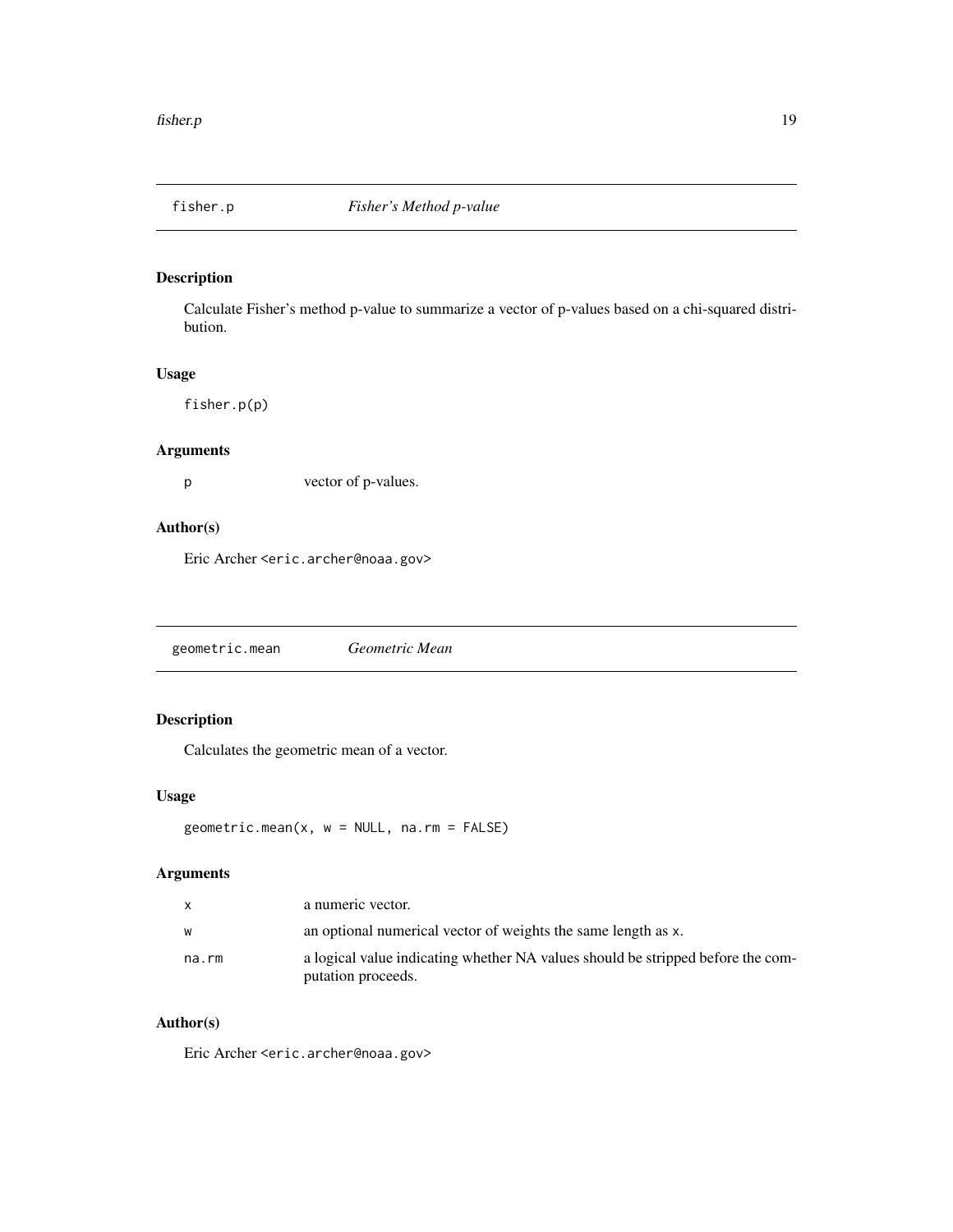## Examples

```
x <- rlnorm(100)
mean(x)
median(x)
geometric.mean(x)
```
ggBiplot *ggBiplot*

## Description

Plot a biplot of a Principal Components Analysis using ggplot2.

## Usage

 $ggBiplot(pca, x = 1, y = 2, mult.fac = 0.8, arrow.size = 1.5, label.size = 6)$ 

## Arguments

| рса        | result from a call to princomp.                       |  |
|------------|-------------------------------------------------------|--|
| x, y       | the number or column names of the components to plot. |  |
| mult.fac   | multiplier factor for lengths of arrows from $0:1$ .  |  |
| arrow.size | thickness of arrow lines.                             |  |
| label.size | size of labels.                                       |  |

## Value

the ggplot2 object is invisibly returned.

## Author(s)

Eric Archer <eric.archer@noaa.gov>

```
pc.cr <- princomp(USArrests, cor = TRUE)
ggBiplot(pc.cr)
```
<span id="page-19-0"></span>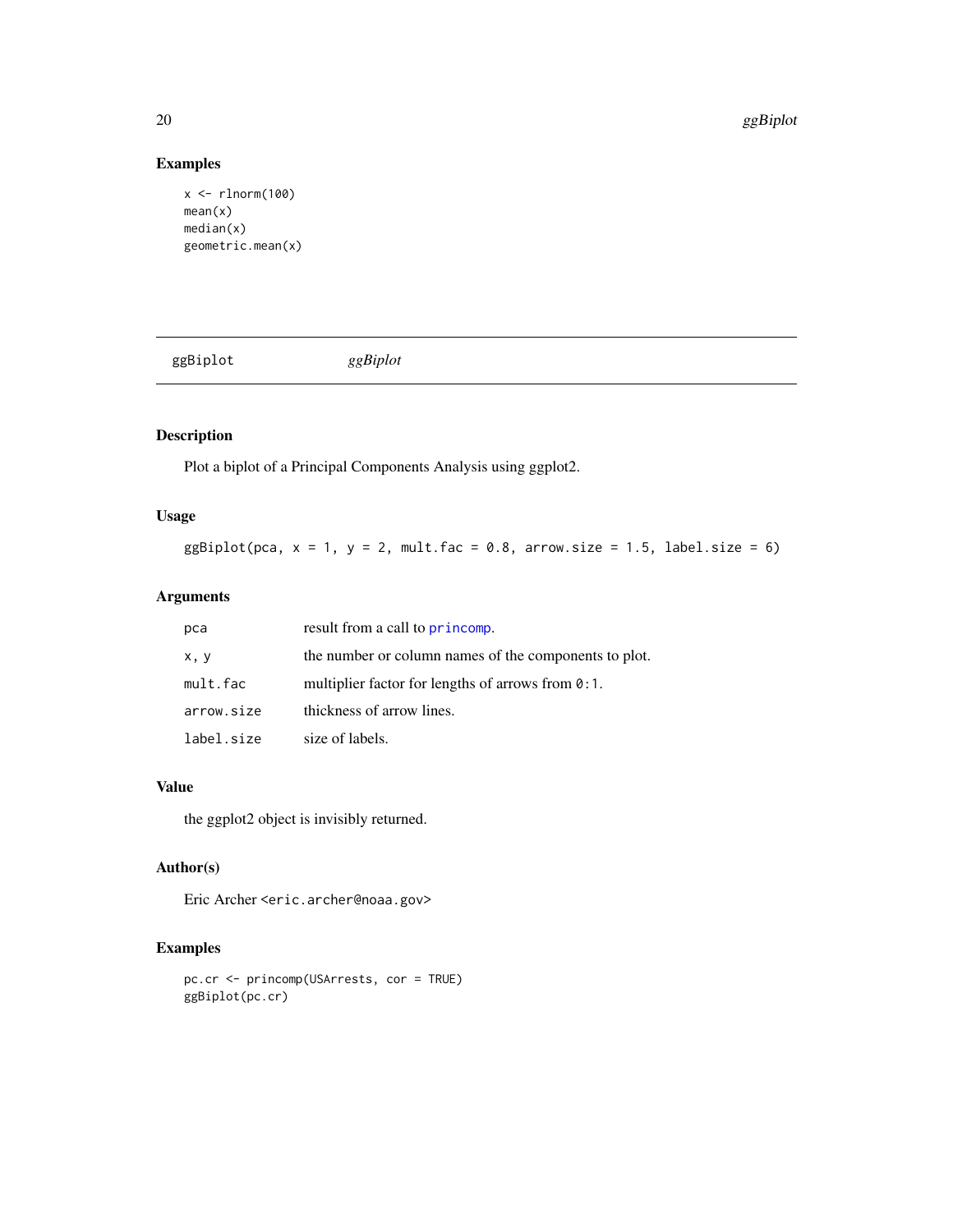<span id="page-20-0"></span>harmonic.mean *Harmonic Mean*

## Description

Calculate the harmonic mean of a set of numbers.

## Usage

harmonic.mean( $x$ ,  $w = NULL$ , na.rm = FALSE)

## Arguments

| X     | a numeric vector.                                                               |
|-------|---------------------------------------------------------------------------------|
| W     | an optional numerical vector of weights the same length as x.                   |
| na.rm | a logical value indicating whether NA values should be stripped before the com- |
|       | putation proceeds.                                                              |

## Note

If zeroes are present in x, function will return approximation with a warning. In this case, weights will not be used.

## Author(s)

Eric Archer <eric.archer@noaa.gov>

#### Examples

```
x \leftarrow \text{rlnorm}(100)mean(x)
median(x)
harmonic.mean(x)
```
isBetween *Between*

## Description

Is a numeric value between two other values?

## Usage

```
isBetween(x, a, b = NULL, include. ends = FALSE, na. convert = TRUE)
```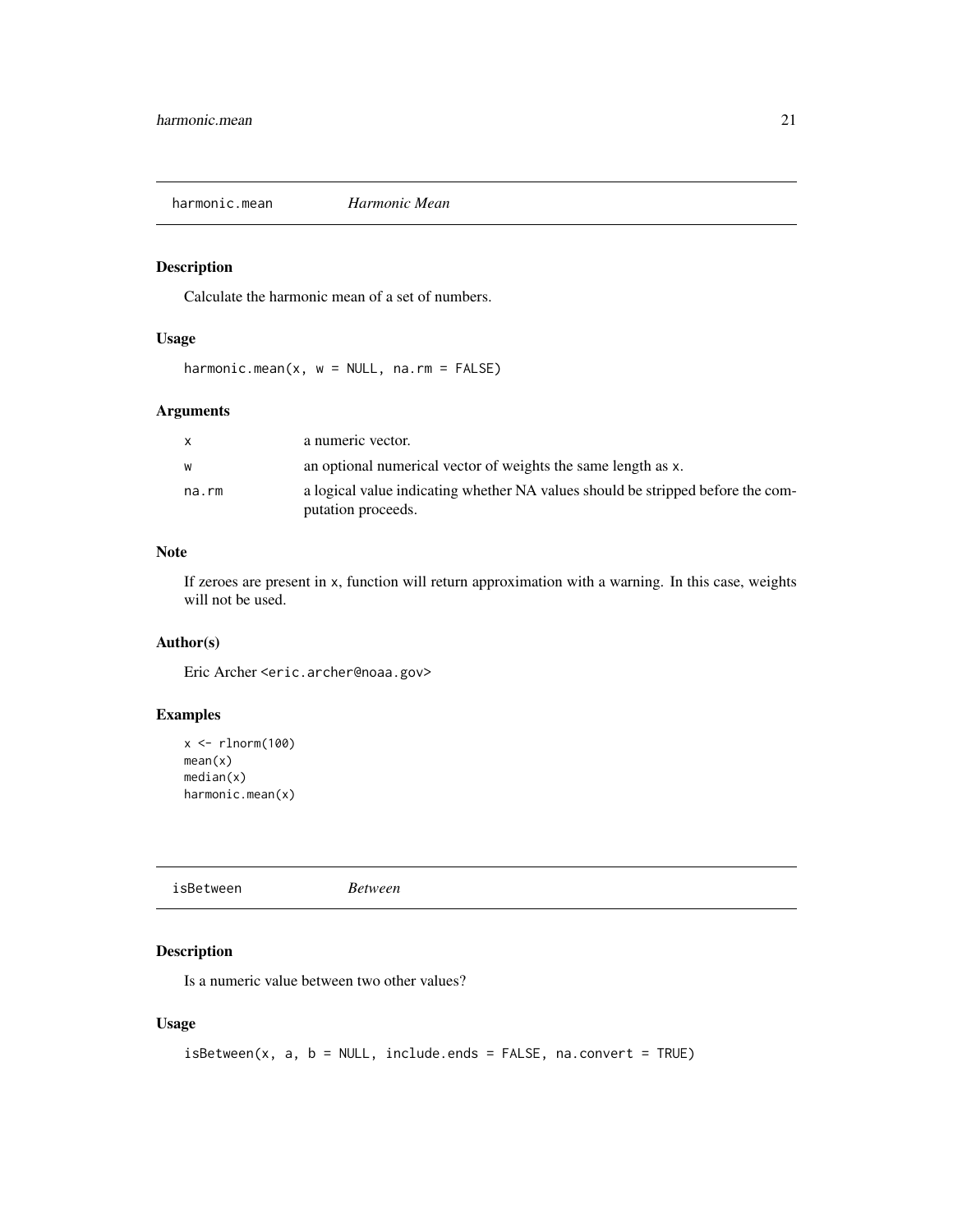## <span id="page-21-0"></span>Arguments

| x            | vector of numeric values to check.                                                                               |
|--------------|------------------------------------------------------------------------------------------------------------------|
| a.b          | numeric values describing range.                                                                                 |
| include.ends | logical. Should test include a and b? Is test $>$ and $<$ or $>=$ and $<=$ ?                                     |
| na.convert   | logical. If TRUE and result of test is NA because either x, a, or b is NA, return<br>FALSE, otherwise return NA. |

## Details

Order of a and b does not matter. If b is NULL the range will be taken from values in a.

#### Author(s)

Eric Archer <eric.archer@noaa.gov>

lab.wid *Label Width*

#### Description

Calculate width of labels for plots.

#### Usage

lab.wid(labels)

## Arguments

labels vector of labels to be used on plots

<span id="page-21-1"></span>lat.lon.axes *Latitude and Longitude axes*

## Description

Add latitude and longitude axes to a map.

#### Usage

 $lat.lon.axes(n = 5, lon.n = n, lat.n = n)$ 

#### Arguments

n, lon.n, lat.n the number of tick marks desired. Can be specified separately for longitude (lon.n) or latitude (lat.n). See [pretty](#page-0-0) for more details.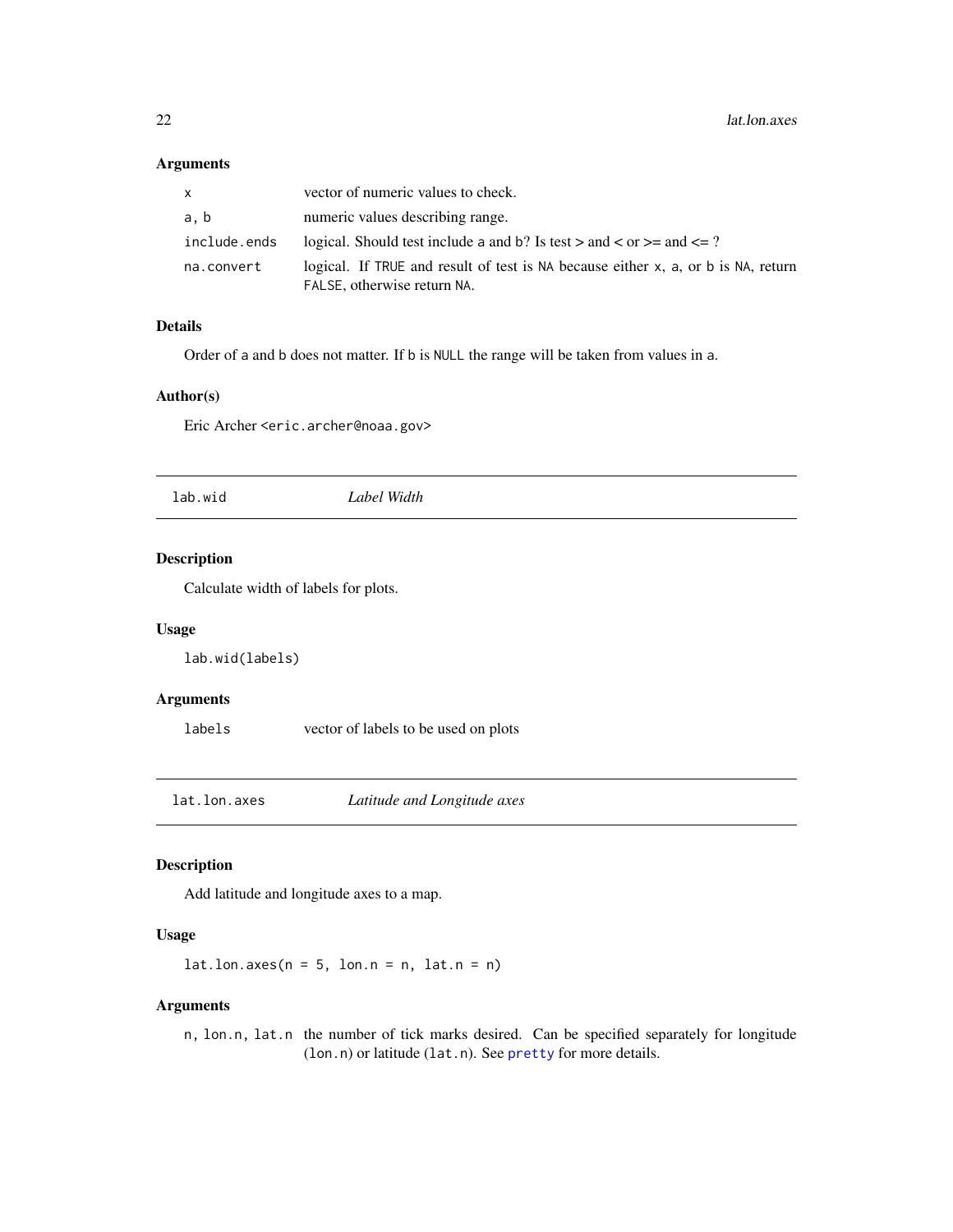## <span id="page-22-0"></span>month2Season 23

## Author(s)

Eric Archer <eric.archer@noaa.gov>

month2Season *Convert Months to Seasons*

## Description

Convert numeric month to season: Winter = Dec-Feb, Spring = Mar-May, Summer = Jun-Aug, Fall = Sep-Nov

#### Usage

month2Season(x)

## Arguments

x a vector of months from 1:12

#### Author(s)

Eric Archer <eric.archer@noaa.gov>

## Examples

months  $\leq$  sample(1:12, 10, rep = TRUE) months month2Season(months)

na.count *Count NAs*

## Description

Counts NAs in an object.

## Usage

na.count(x)

## Arguments

x a vector, data.frame, or matrix.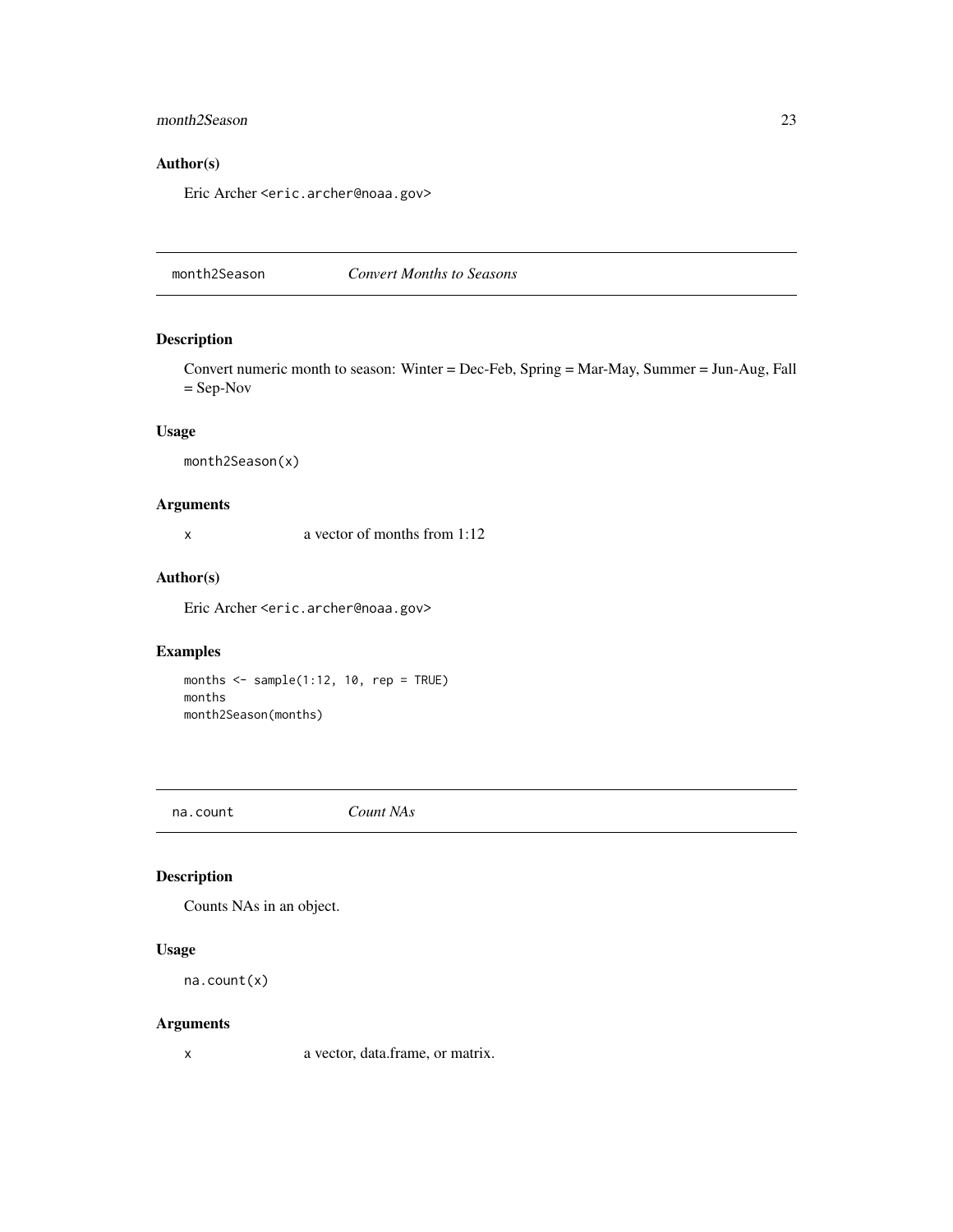## <span id="page-23-0"></span>Author(s)

Eric Archer <eric.archer@noaa.gov>

#### Examples

```
x \le - sample(c(1:10, NA), 30, replace = TRUE)
na.count(x)
x.df <- do.call(data.frame, lapply(1:4, function(i) sample(c(1:10, NA), 30, replace = TRUE)))
\text{colnames}(x.df) \leq \text{paste}("X", 1:4, \text{sep} = "")na.count(x.df)
```

| odds | <b>Odds Conversion</b> |  |
|------|------------------------|--|
|------|------------------------|--|

## Description

| odds       | converts probability to odds |
|------------|------------------------------|
| log0dds    | converts odds to log-odds    |
| inv0dds    | converts odds to probability |
| invLog0dds | converts log-odds to odds    |

## Usage

odds(x)

logOdds(x)

invOdds(x)

invLogOdds(x)

## Arguments

x a numeric vector of probabilities (0 to 1), odds (0 to Inf), or log.odds (-Inf to Inf).

## Author(s)

Eric Archer <eric.archer@noaa.gov>

#### Examples

 $x \leftarrow sort(runif(10))$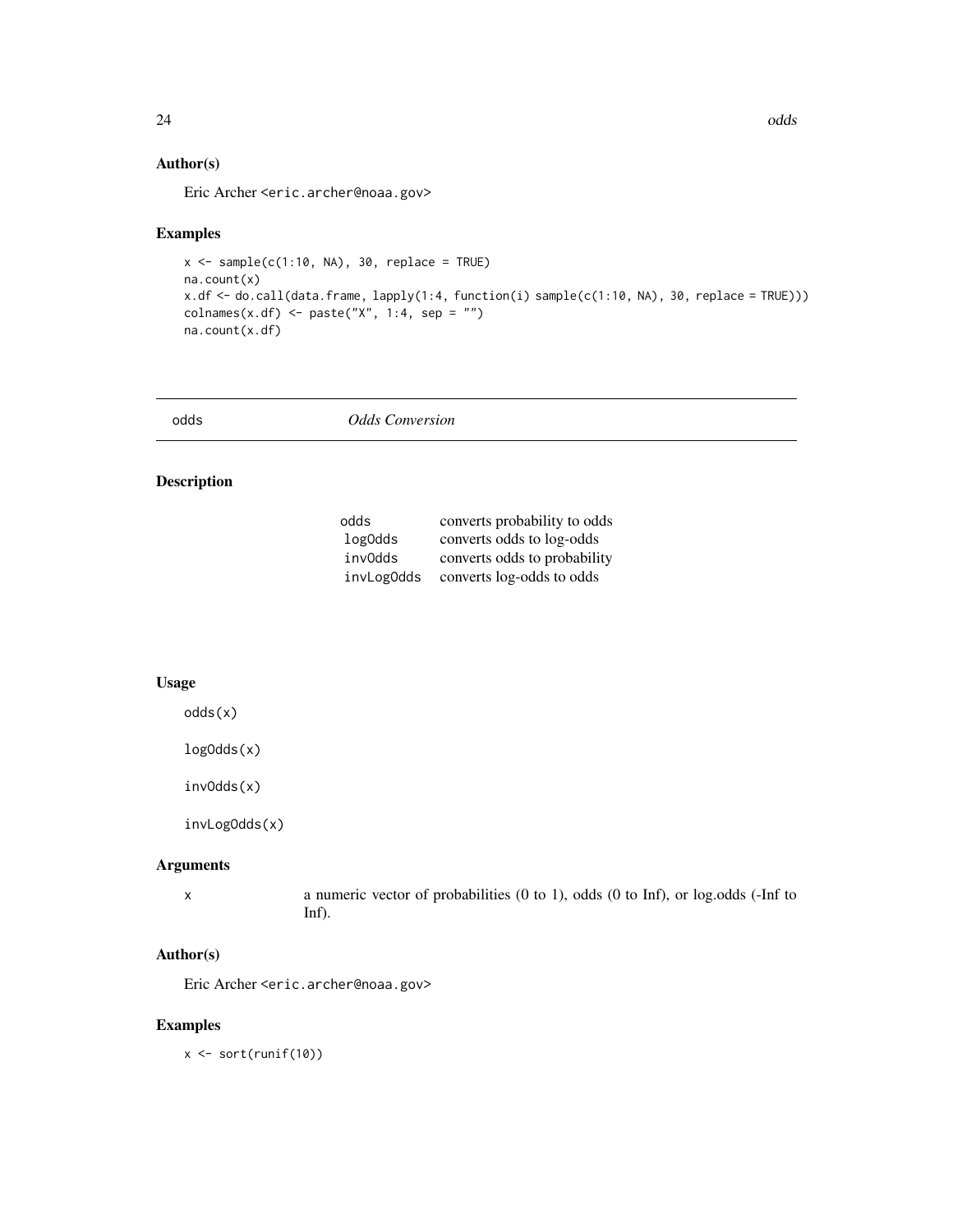<span id="page-24-0"></span>one.arg 25

```
odds.df \leq data.frame(x = x, odds = odds(x), logOdds = logOdds(x))
odds.df
invOdds(odds.df$odds)
invLogOdds(odds.df$logOdds)
```
one.arg *One Argument*

#### Description

Does the function have just one argument?

## Usage

one.arg(f)

## Arguments

f a function.

## Author(s)

Eric Archer <eric.archer@noaa.gov>

## Examples

one.arg(mean) one.arg(one.arg)

perpDist *Perpendicular Distance*

## Description

Calculate the perpendicular distance of a matrix of points to a line.

#### Usage

perpDist(pts, line)

## Arguments

| pts  | two column matrix of points.                                                                             |
|------|----------------------------------------------------------------------------------------------------------|
| line | either a 2x2 matrix of points defining line or two element vector giving intercept<br>and slope of line. |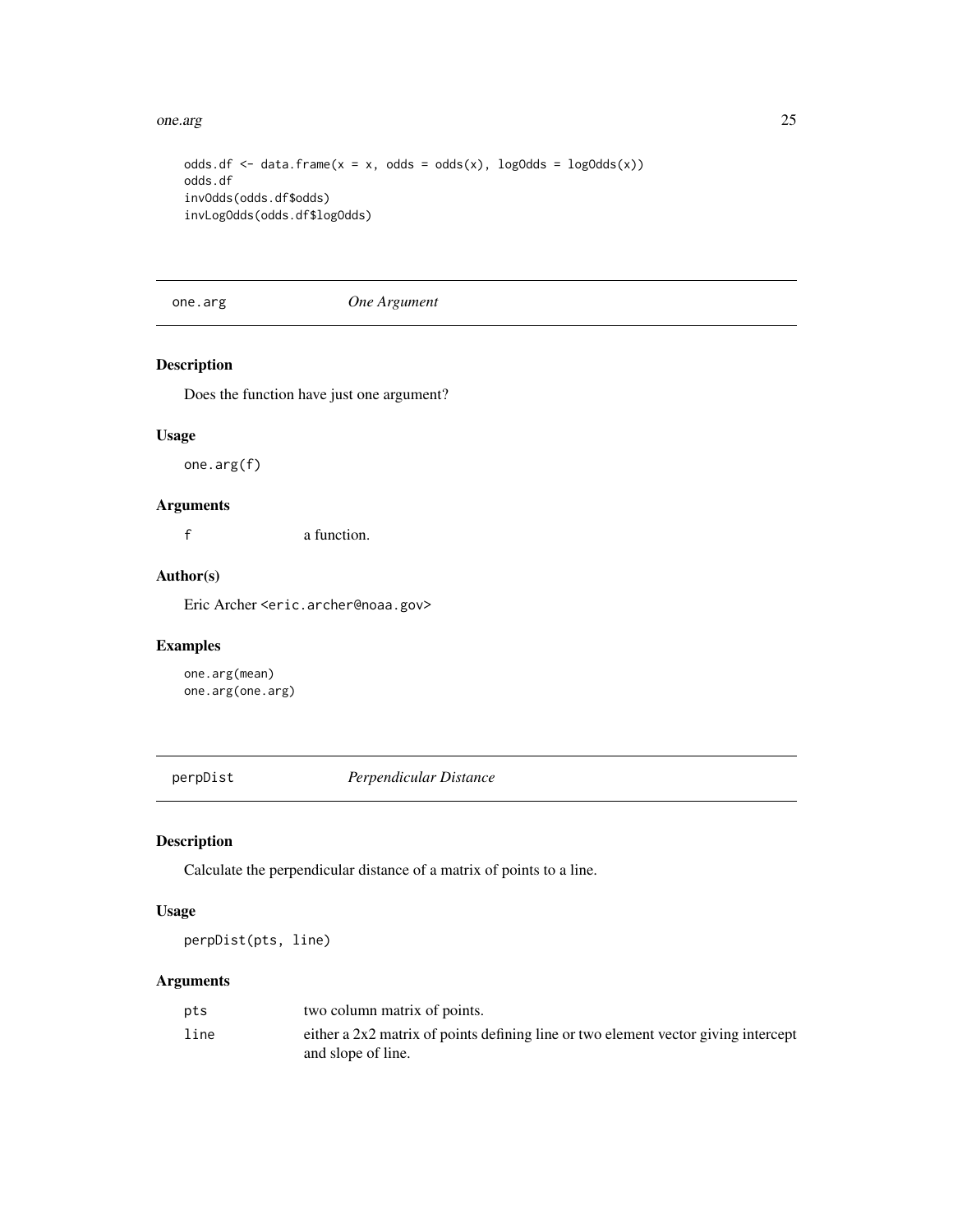## Author(s)

Eric Archer <eric.archer@noaa.gov>

## Examples

```
ran.pts <- matrix(runif(10), ncol = 2)
x <- perpDist(ran.pts, c(0, 1))
x
plot.new()
plot.window(xlim = c(\emptyset, 1), ylim = c(\emptyset, 1), asp = 1)
abline(a = 0, b = 1)points(ran.pts[, 1], ran.pts[, 2])
segments(ran.pts[, 1], ran.pts[, 2], x[, 1], x[, 2], lty = "dashed")
points(x[, 1], x[, 2], col = "red")axis(1, pos = 0)axis(2, pos = 0)
```
perpPoint *Perpendicular Point*

#### Description

Compute the perpendicular point between points and a line specified by an intercept and slope.

## Usage

perpPoint(pts, line)

#### Arguments

| pts  | two column matrix of points.                             |
|------|----------------------------------------------------------|
| line | two element vector giving intercept and slope of a line. |

## Author(s)

Eric Archer <eric.archer@noaa.gov>

<span id="page-25-0"></span>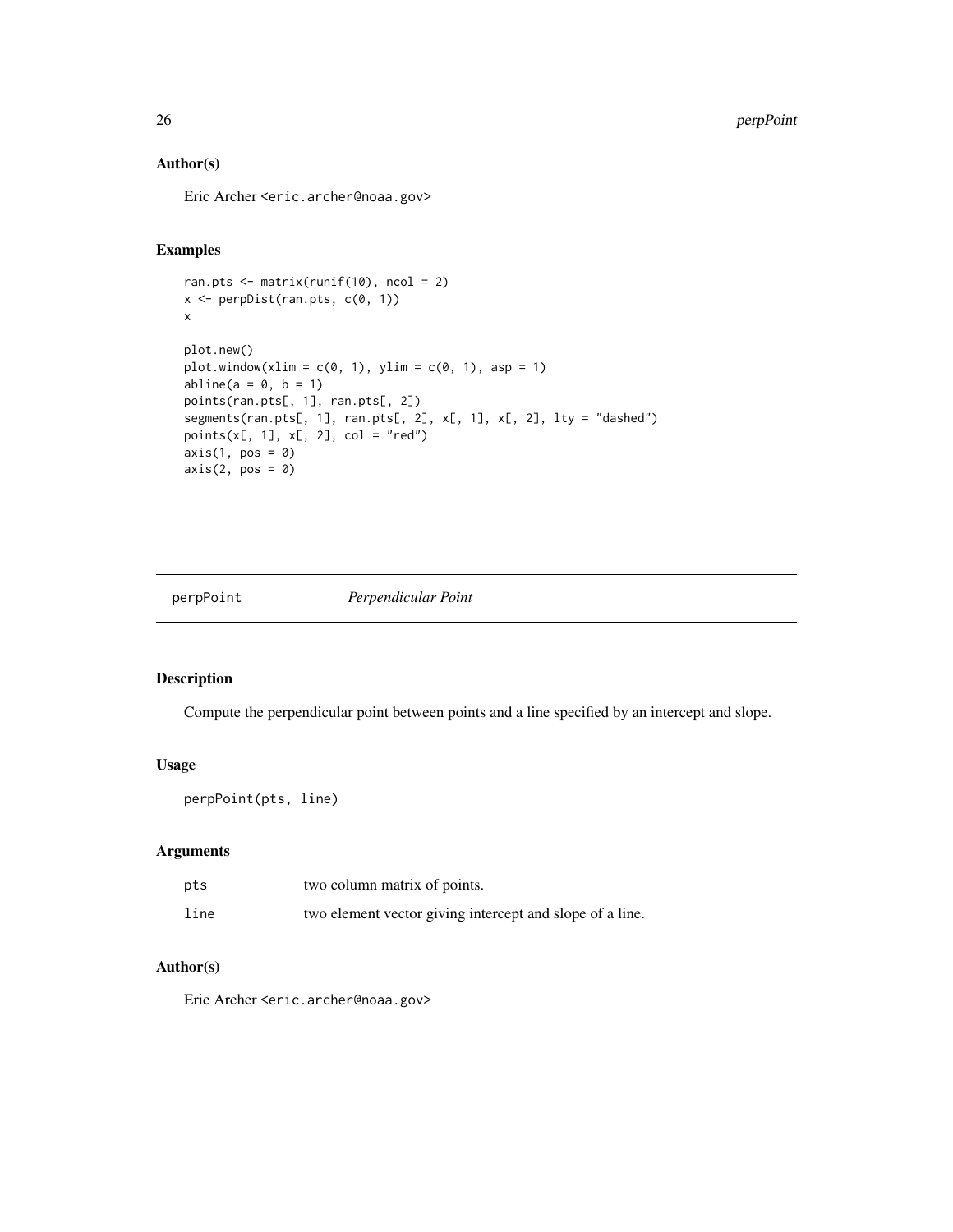<span id="page-26-0"></span>plotAssignments *Plot assignment distributions*

## Description

Plot individual assignment probability distributions.

## Usage

```
plotAssignments(
 probs,
 orig,
  type = NULL,
 ylab = NULL,
 freq.sep.line = TRUE,
 plot = TRUE
)
```
## Arguments

| probs         | matrix or data.frame of individual assignment probabilities. Each column rep-<br>resents probability of assignment to that group and rows sum to one.                                                                        |
|---------------|------------------------------------------------------------------------------------------------------------------------------------------------------------------------------------------------------------------------------|
| orig          | vector of original group assignments                                                                                                                                                                                         |
| type          | either area for stacked continuous area plot or bar for discrete stacked bar chart.<br>The latter is prefered for small numbers of cases. If not specified, a bar chart<br>will be used if all classes have $\leq$ 30 cases. |
| ylab          | label for y-axis                                                                                                                                                                                                             |
| freq.sep.line | put frequency of original group on second line in facet label? If FALSE, labels<br>are single line. If NULL frequencies will not be included in labels.                                                                      |
| plot          | display the plot?                                                                                                                                                                                                            |

#### Value

the ggplot object is invisibly returned.

## Author(s)

Eric Archer <eric.archer@noaa.gov>

```
n < -40probs <- abs(c(rnorm(n, 80, 10), rnorm(n, 20, 10)))
probs <- (probs - min(probs)) / max(probs)
probs <- cbind(probs, 1 - probs)
colnames(probs) <- NULL
```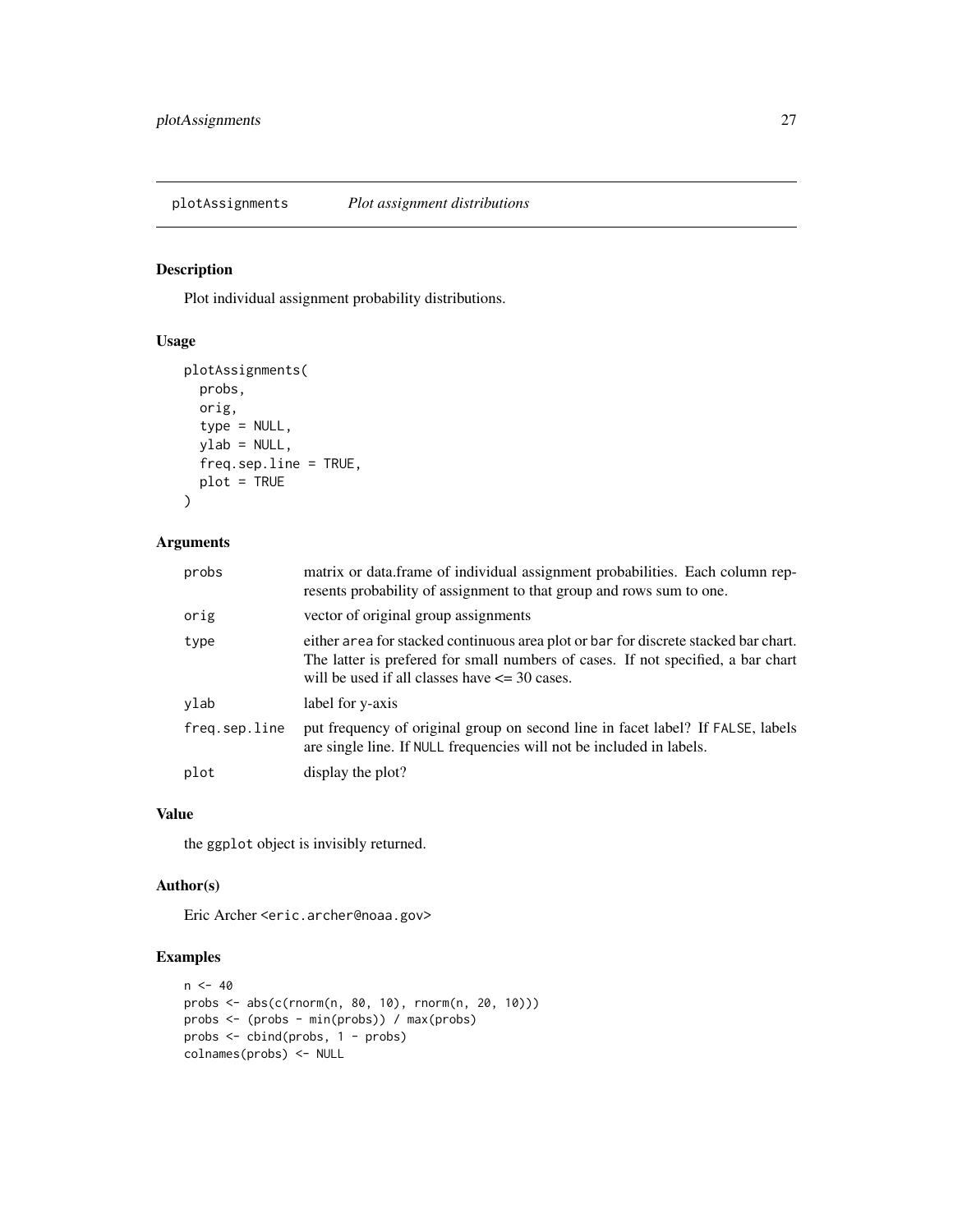```
orig \leq rep(c("Group.1", "Group.2"), each = n)
plotAssignments(probs, orig)
n < -15probs <- abs(c(rnorm(n, 80, 10), rnorm(n, 20, 10)))
probs <- (probs - min(probs)) / max(probs)
probs <- cbind(probs, 1 - probs)
colnames(probs) <- NULL
orig <- rep(c("Group.1", "Group.2"), each = n)
plotAssignments(probs, orig)
```
#### pVal *Permutation Test P-value*

## Description

Calculate the p-value for a permutation test.

## Usage

```
pVal(obs, null.dist)
```
## Arguments

| obs       | observed value.                                      |
|-----------|------------------------------------------------------|
| null.dist | vector of values from permutation null distribution. |

#### Author(s)

Eric Archer <eric.archer@noaa.gov>

```
null.dist <- rnorm(1000)
obs < -rnorm(1, mean = 1)plot(density(null.dist), xlim = range(c(obs, null.dist)), main = "")
abline(v = obs)print(obs)
pVal(obs, null.dist)
```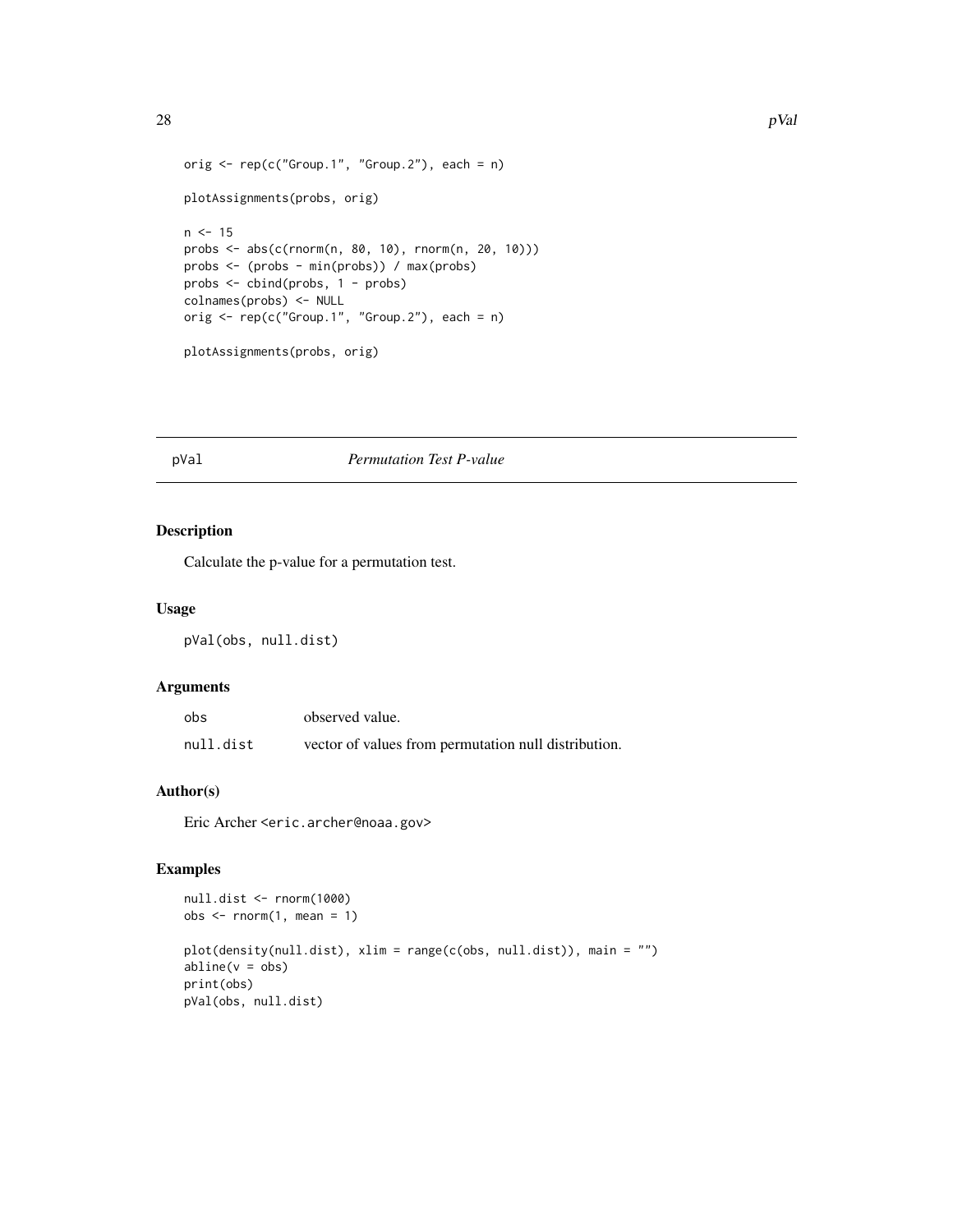<span id="page-28-1"></span><span id="page-28-0"></span>

Rounds numeric columns in data.frames

#### Usage

```
## S3 method for class 'data.frame'
ceiling(x)
## S3 method for class 'data.frame'
floor(x)
## S3 method for class 'data.frame'
trunc(x, \ldots)## S3 method for class 'data.frame'
round(x, digits = 0)
## S3 method for class 'data.frame'
signif(x, digits = 6)
```
## Arguments

|                         | a data frame with numeric columns.                                                                                                |
|-------------------------|-----------------------------------------------------------------------------------------------------------------------------------|
| $\cdot$ $\cdot$ $\cdot$ | arguments to be passed to methods.                                                                                                |
| digits                  | integer indicating the number of decimal places (round) or significant digits<br>(signif) to be used. See round for more details. |

## Details

Takes a data.frame and returns a data.frame with the specified function applied to each numeric column.

## Author(s)

Eric Archer <eric.archer@noaa.gov>

## See Also

[Round](#page-0-0)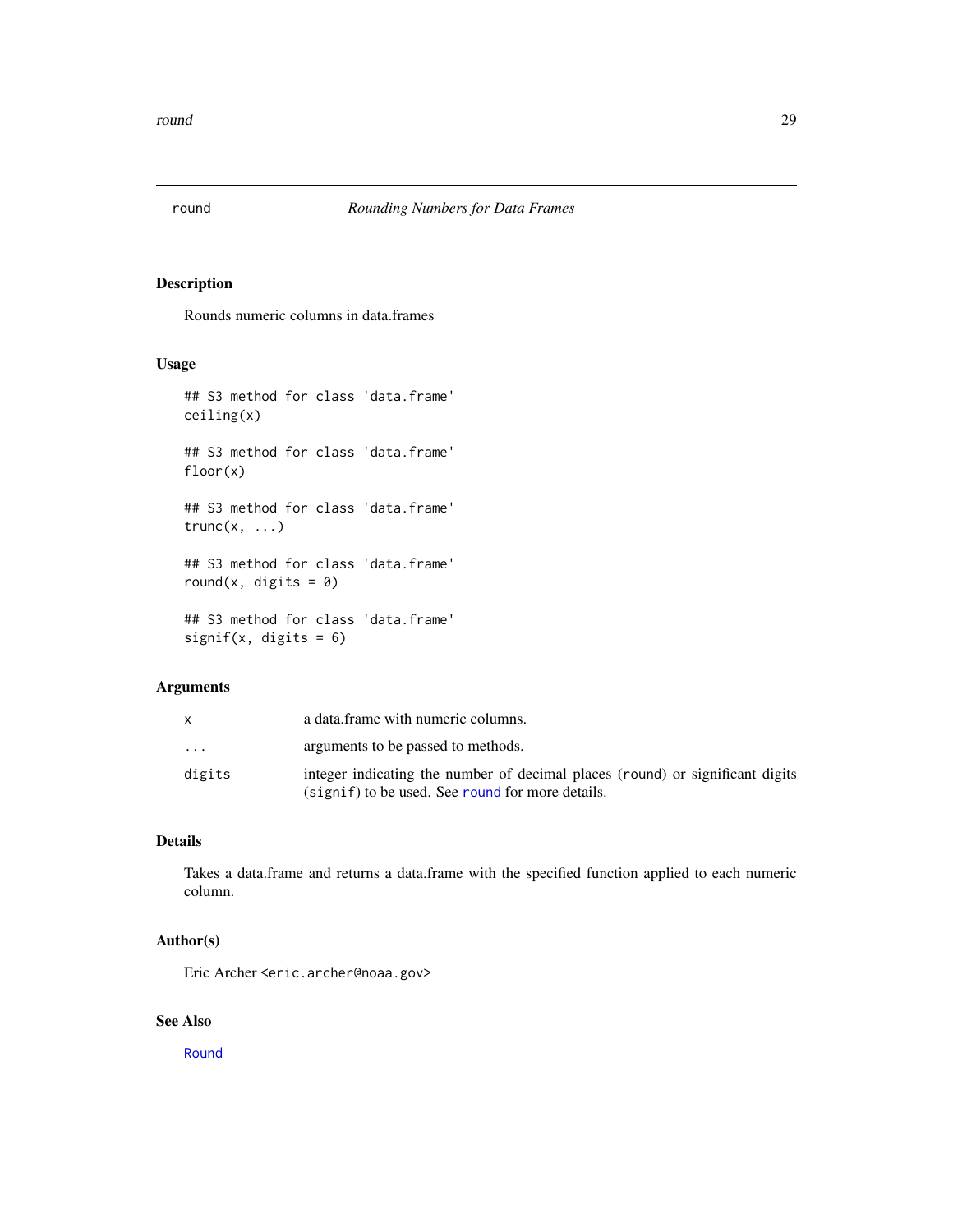## Examples

```
data(mtcars)
round(mtcars, 0)
signif(mtcars, 2)
```
row.col.page.fit *Number of Rows and Columns on Page*

## Description

Return the number of rows and columns for n that best fits on a page of size width x height.

## Usage

```
row.col.page.fit(n, width = 8.5, height = 11)
```
## Arguments

| n             | number of items (e.g., plots) to fit on page. |
|---------------|-----------------------------------------------|
| width, height | dimensions of page.                           |

## Value

A vector listing the number of rows and columns to use.

## Author(s)

Eric Archer <eric.archer@noaa.gov>

```
# 9 frames on US letter paper
row.col.page.fit(9)
# 9 frames on a square
row.col.page.fit(9, width = 10, height = 10)
```
<span id="page-29-0"></span>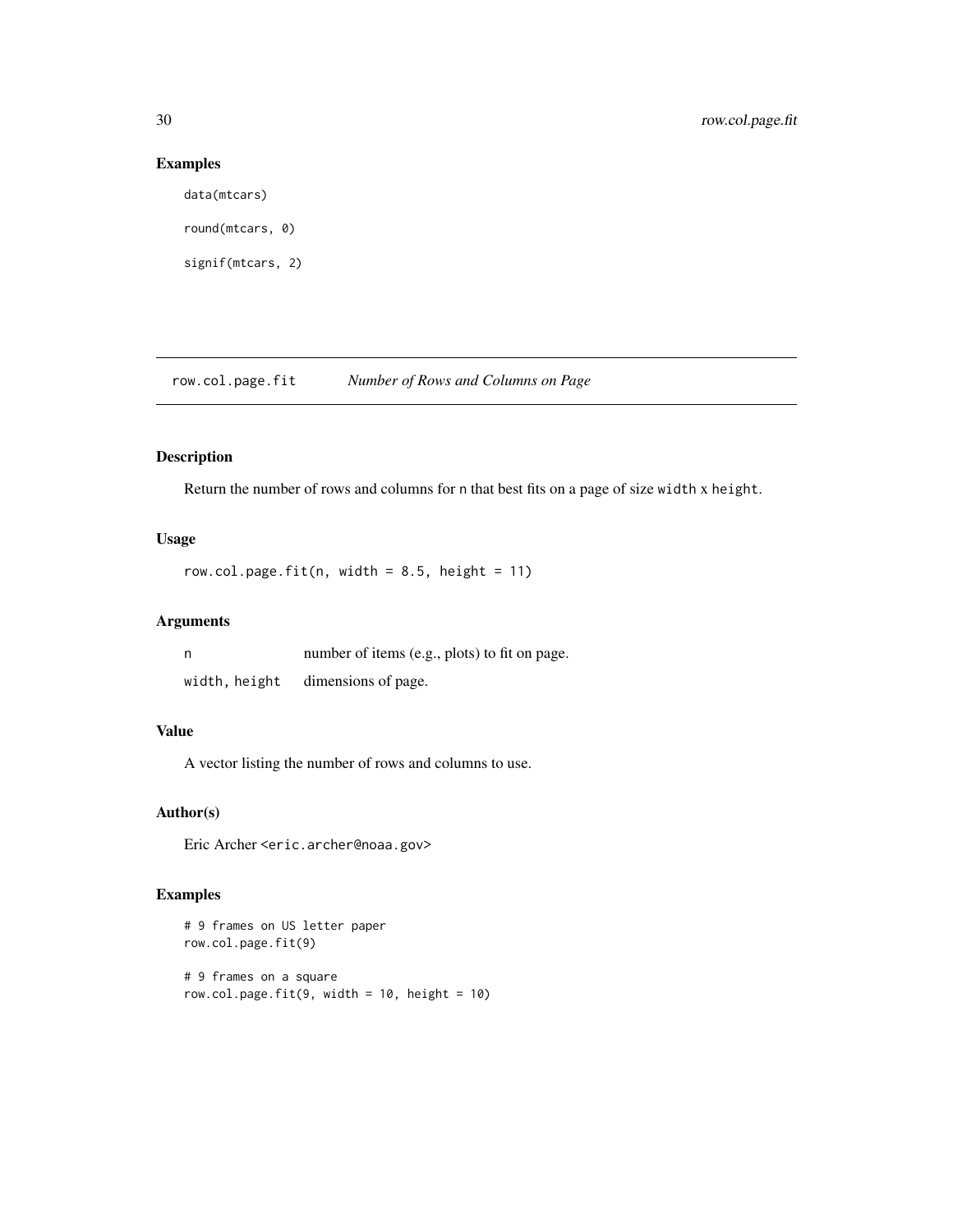<span id="page-30-0"></span>

Plot a set of samples on a world map.

## Usage

```
sample.map(
 lat,
 lon,
 lat.range = NULL,
 lon.range = NULL,
 main = NULL,
 pch = 19,
 pt.cex = 1,
 col = "black",
 bg = col,n = 5,
 lon.n = n,lat.n = n)
```
## Arguments

|                      | lon, lat | vectors giving the longitude and latitude of points to plot.                                                                                                                                                                               |
|----------------------|----------|--------------------------------------------------------------------------------------------------------------------------------------------------------------------------------------------------------------------------------------------|
| lon.range, lat.range |          |                                                                                                                                                                                                                                            |
|                      |          | vectors giving the minimum and maximum longitude and latitude of the map.<br>If the first value in 10n. range is greater than the second value, then a Pacific-<br>centric map (world2Hires) is used and continents will not be filled in. |
|                      | main     | main title for the plot.                                                                                                                                                                                                                   |
|                      | pch      | point symbol to use.                                                                                                                                                                                                                       |
|                      | pt.cex   | point size to use.                                                                                                                                                                                                                         |
|                      | col      | point color.                                                                                                                                                                                                                               |
|                      | bg       | background color of point.                                                                                                                                                                                                                 |
|                      |          | n, lon.n, lat.n the number of tick marks desired. Can be specified separately for longitude<br>(lon.n) or latitude (lat.n). See pretty for more details.                                                                                   |

## Value

original [par](#page-0-0) settings for mar and oma.

## Author(s)

Eric Archer <eric.archer@noaa.gov>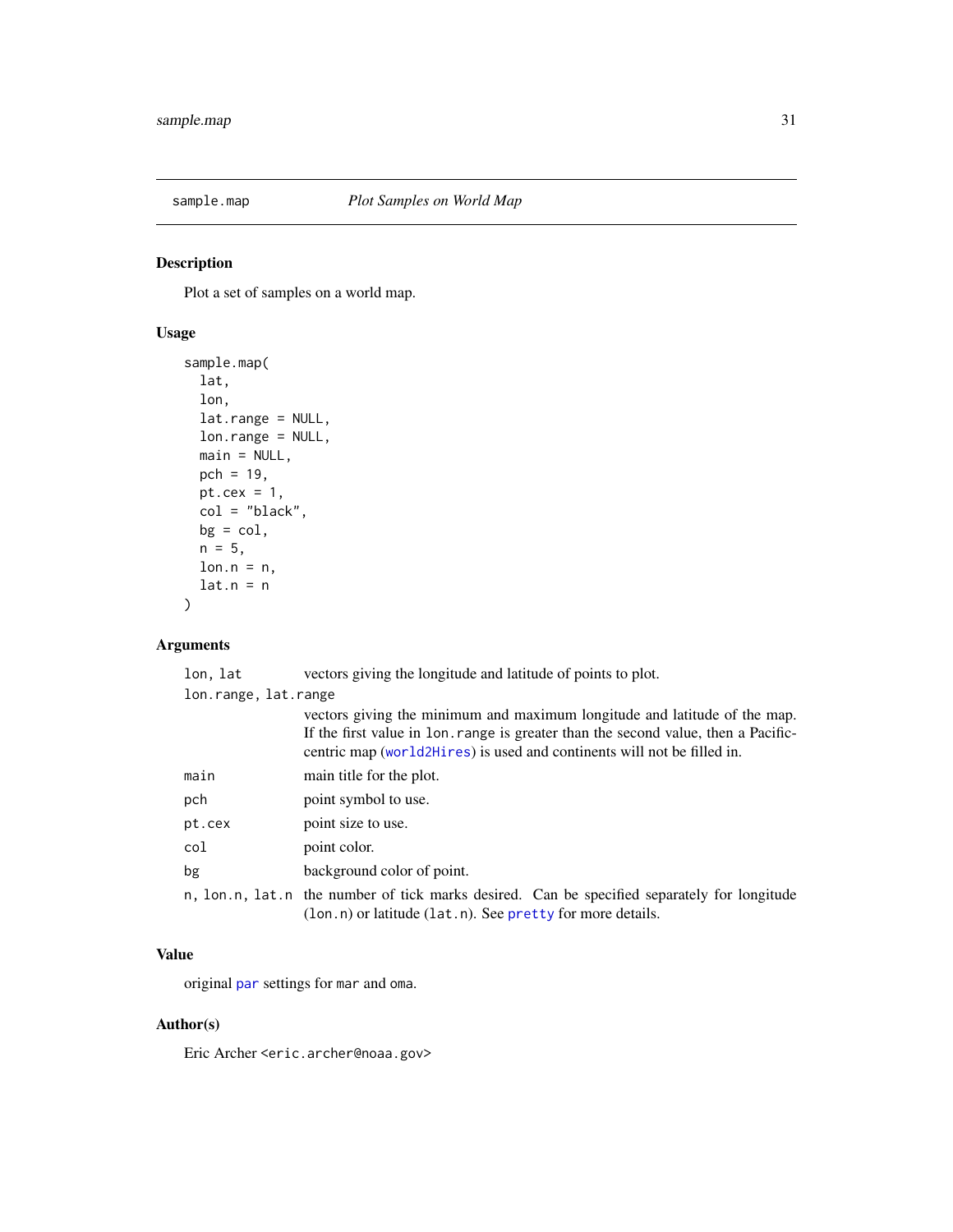## See Also

[lat.lon.axes](#page-21-1)

#### Examples

```
# Some random points around San Diego, CA
lat <- runif(30, 32.5, 33.3)
lon <- runif(30, -118.3, -117.5)
lat.range <- c(32.4, 33.6)
lon.range <- c(-118.6, -117)
sample.map(lat, lon, lat.range, lon.range)
# Some random points in the Pacific
lat <- runif(30, 20, 50)
lon <- c(runif(15, 150, 180), runif(15, -180, -120))
lat.range <- c(10, 75)
lon.range <- c(110, -110)
sample.map(lat, lon, lat.range, lon.range)
```
scatterdens *Scatter Plot with Density Margins*

## Description

Produce a scatter plot with a histogram or density plot in the margins

#### Usage

```
scatterdens(x, y, dens.frac = 1/5, ...)
scatterhist(x, y, xlab = "", ylab = "", dens.frac = 1/5, ...)
```
#### Arguments

| x, y       | vectors of points to plot.                                     |
|------------|----------------------------------------------------------------|
| dens.frac  | fraction of screen to be taken up by density plots on margins. |
| .          | Arguments to be passed to plot.                                |
| xlab, ylab | labels for x and y axes.                                       |

## Author(s)

Eric Archer <eric.archer@noaa.gov>

#### References

Original code by [Ken Kleiman](https://sas-and-r.blogspot.co.uk/2011/06/example-841-scatterplot-with-marginal.html)

<span id="page-31-0"></span>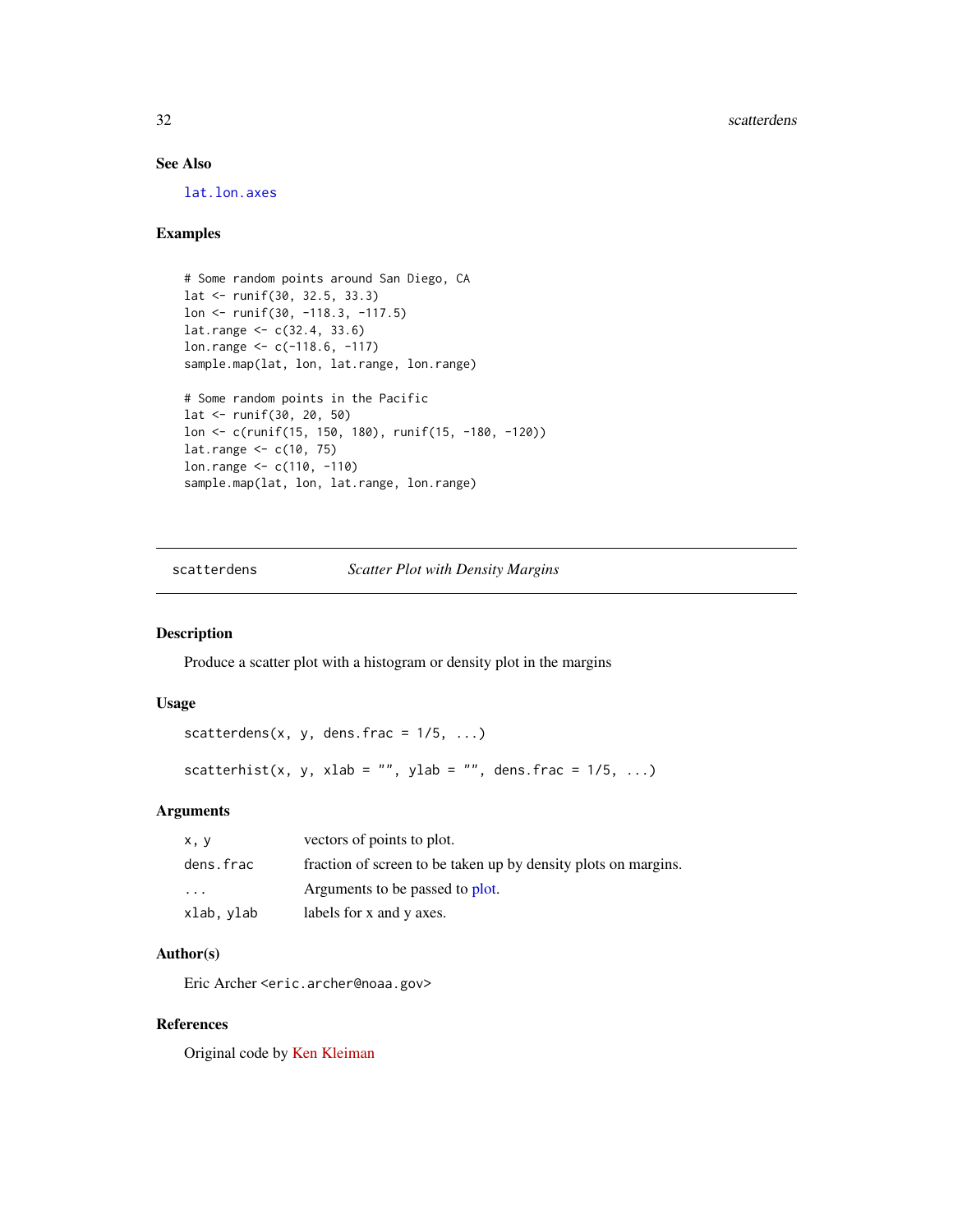## <span id="page-32-0"></span>setupClusters 33

## Examples

```
x < - rnorm(100)
y <- rlnorm(100)
op <- par(ask = TRUE)
scatterdens(x, y, xlab = "x", ylab = "y")
par(op)
```
setupClusters *Setup Clusters*

## Description

Setup parallel clusters for different operating systems.

## Usage

setupClusters(num.cores = 1, max.cores = NULL)

## Arguments

| num.cores | number of cores for multithreading. If NULL, the number used is set to the value |
|-----------|----------------------------------------------------------------------------------|
|           | of $parallel$ ::detectCores() -1.                                                |
| max.cores | maximum number of cores to use.                                                  |

#### Value

```
an object of class c("SOCKcluster","cluster").
```
## Author(s)

Eric Archer <eric.archer@noaa.gov>

sex.symbols *Sex Symbols*

## Description

Plots male and female symbols on current plot.

## Usage

```
sex.symbols(x, y, sex = 1, col = par("fg"), lwd = par("lwd"), cex = 1)
```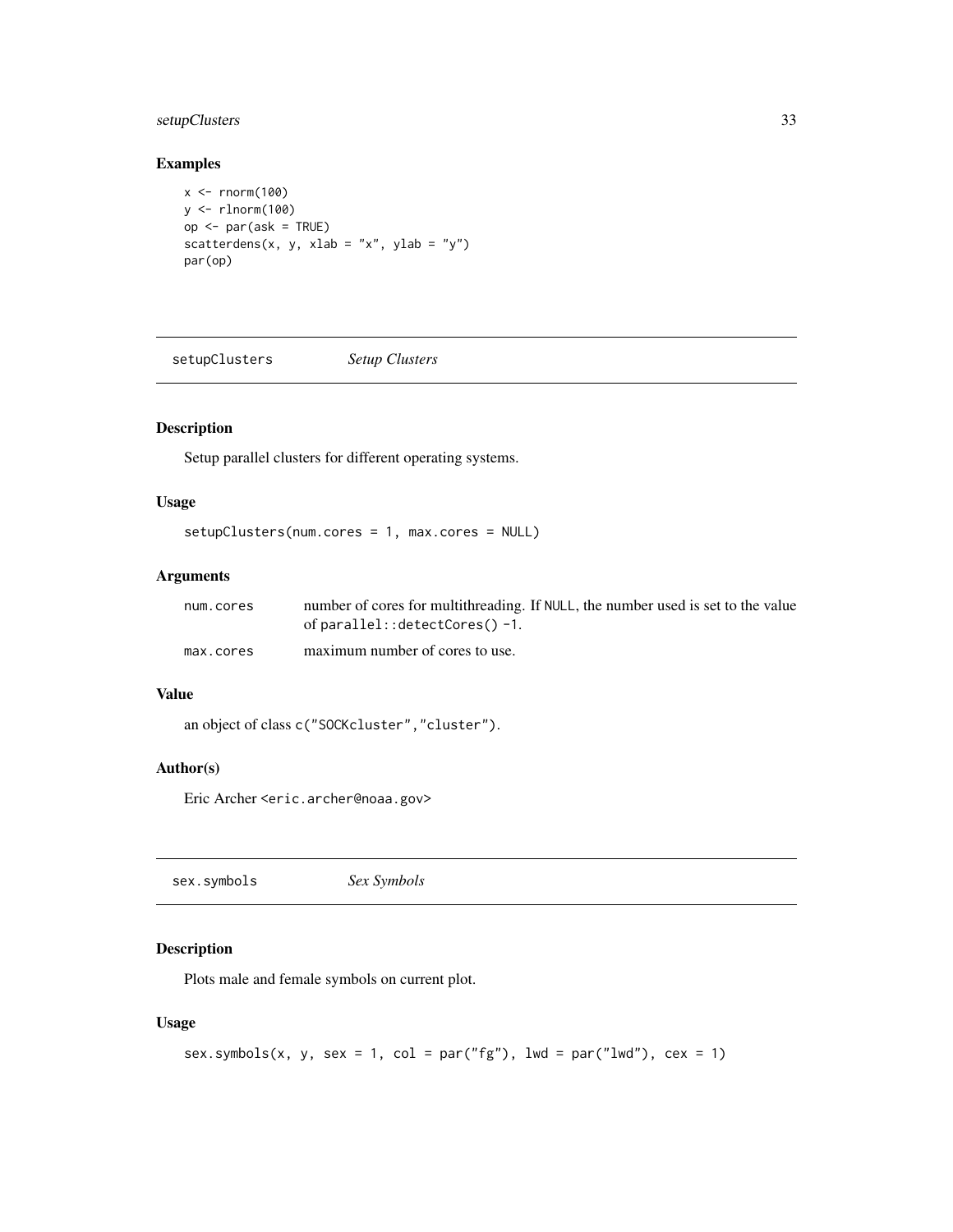## <span id="page-33-0"></span>Arguments

| x, y          | the x and y coordinates on the current plot.                                                                                                          |
|---------------|-------------------------------------------------------------------------------------------------------------------------------------------------------|
| sex           | a numeric vector containing the values 1 (male) or 2 (female). If of length one,<br>then value is recycled for all symbols.                           |
| col, lwd, cex | color, line width, and character expansion for each point. 1 wd and col are recy-<br>cled as necessary to cover all points. See par for more details. |

## Author(s)

Tim Gerrodette <tim.gerrodette@noaa.gov>

## Examples

```
x <- runif(20, 0, 10)
y <- runif(20, 0, 200)
plot(x, y, type = "n")
sex.symbols(x, y, sex = 1:2, cex = 1.5, lwd = c(1.5, 4), col = c("blue", "red"))
```
sn.params *Skew-Normal parameter computation*

## Description

Compute parameters and moments of skew normal distribution.

#### Usage

```
sn.location(mode, scale, shape)
```

```
sn.mean(dp)
```
sn.mode(dp)

```
sn.variance(scale, shape)
```
sn.skewness(shape)

sn.delta(shape)

sn.m0(shape)

## Arguments

| mode  | mode of skew normal distribution.                                     |
|-------|-----------------------------------------------------------------------|
| scale | skew normal scale parameter.                                          |
| shape | skew normal shape parameter.                                          |
| dp    | 3 element vector of (in order) location, scale, and shape parameters. |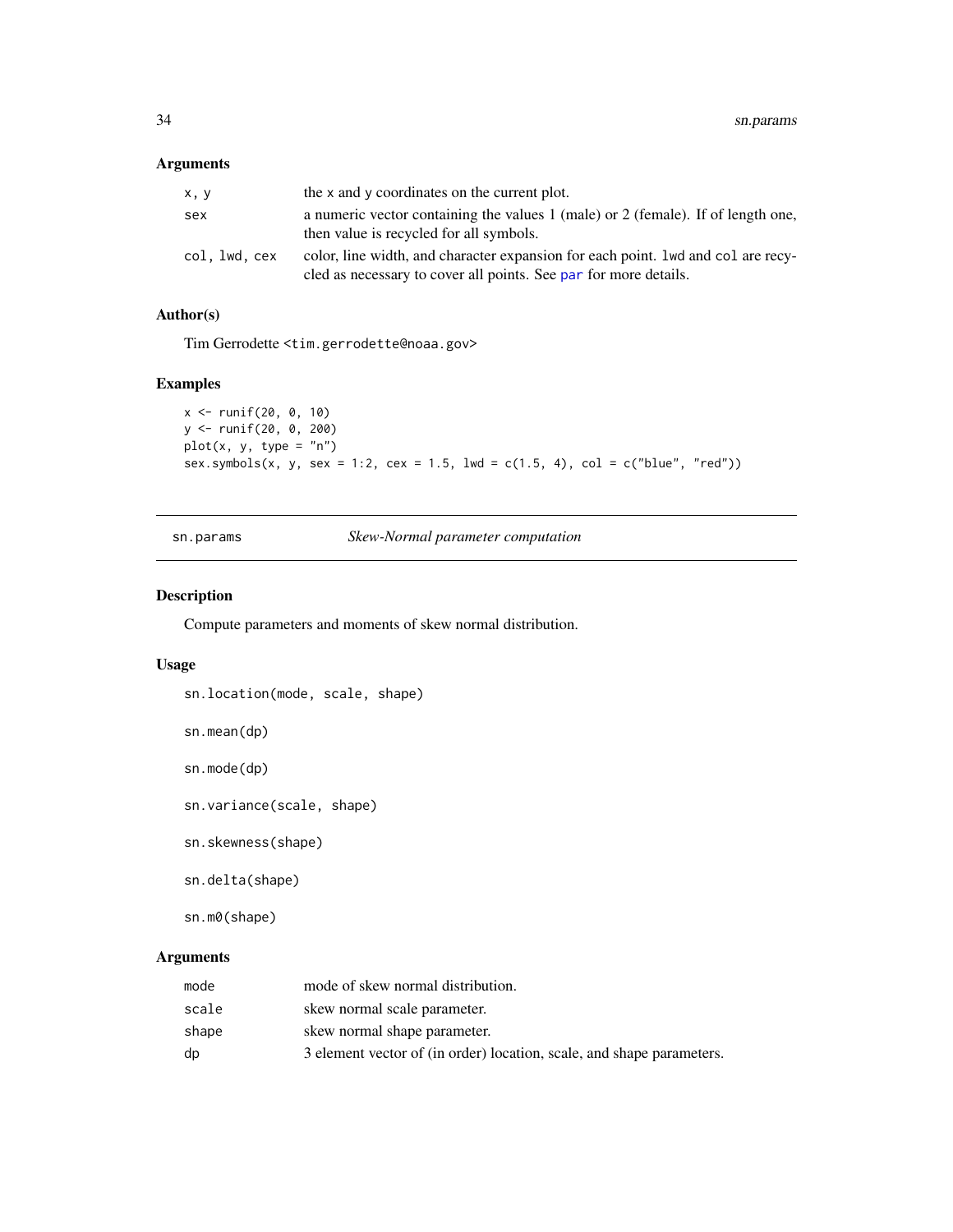#### <span id="page-34-0"></span>stouffer.p 35

## Value

| sn.location | location parameter computed from mode, scale, and shape. |
|-------------|----------------------------------------------------------|
| sn.mean     | mean of the skew normal distribution.                    |
| sn.mode     | mode of the skew normal distribution.                    |
| sn.variance | variance of the skew normal distribution.                |
| sn.skewness | skewness of the skew normal distribution.                |
| sn.delta    | value used in other moment computations.                 |
| sn.m0       | value used in mode computation.                          |

## Author(s)

Eric Archer <eric.archer@noaa.gov>

## References

[https://en.wikipedia.org/wiki/Skew\\_normal\\_distribution](https://en.wikipedia.org/wiki/Skew_normal_distribution)

## See Also

sn package by Adelchi Azzalini for skew normal PDF and CDF functions. Azzalini, A. with the collaboration of Capitanio, A. (2014). The Skew-Normal and Related Families. Cambridge University Press, IMS Monographs series.

stouffer.p *Stouffer's Method p-value*

## Description

Calculate Fisher's method p-value to summarize a vector of p-values based on a chi-squared distribution.

#### Usage

stouffer.p(p, w = NULL)

## Arguments

| p | vector of p-values. |
|---|---------------------|
| W | vector weights.     |

## Author(s)

Eric Archer <eric.archer@noaa.gov>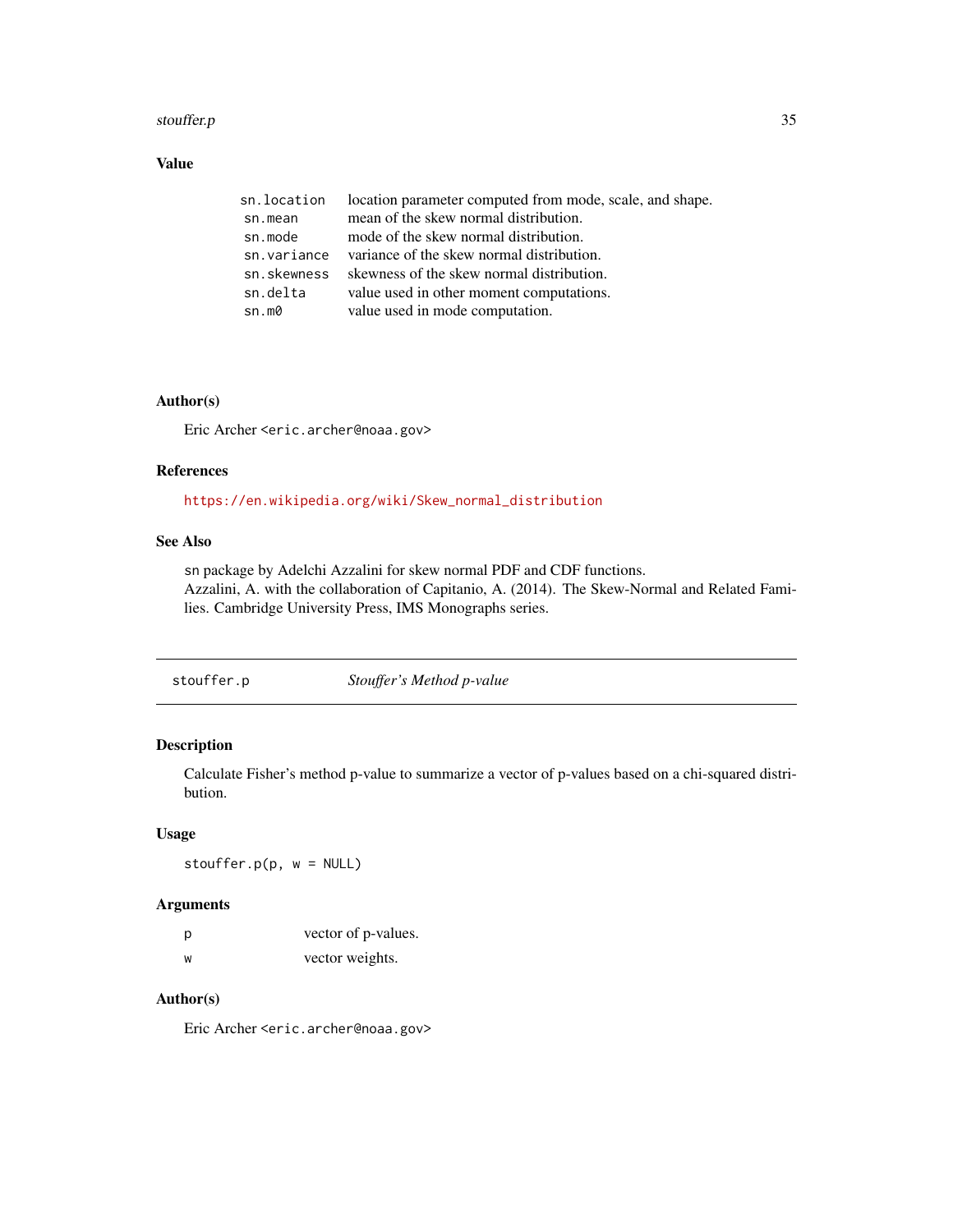<span id="page-35-0"></span>

SWFSC Miscellaneous Functions

transparent *Transparent Colors*

## Description

Return transparent form of a named color.

## Usage

```
transparent(col, percent = 50)
```
## Arguments

| col     | vector of colors as name, hexadecimal, or positive integer (see col2rgb). |
|---------|---------------------------------------------------------------------------|
| percent | percent of transparency $(0 = solid, 100 = transparent)$ .                |

## Author(s)

Eric Archer <eric.archer@noaa.gov>

```
pct \leq - seq(0, 100, by = 10)
plot(pct, pct, bg = transparent("red", pct), pch = 21, cex = 4, xlab = "X", ylab = "Y")
```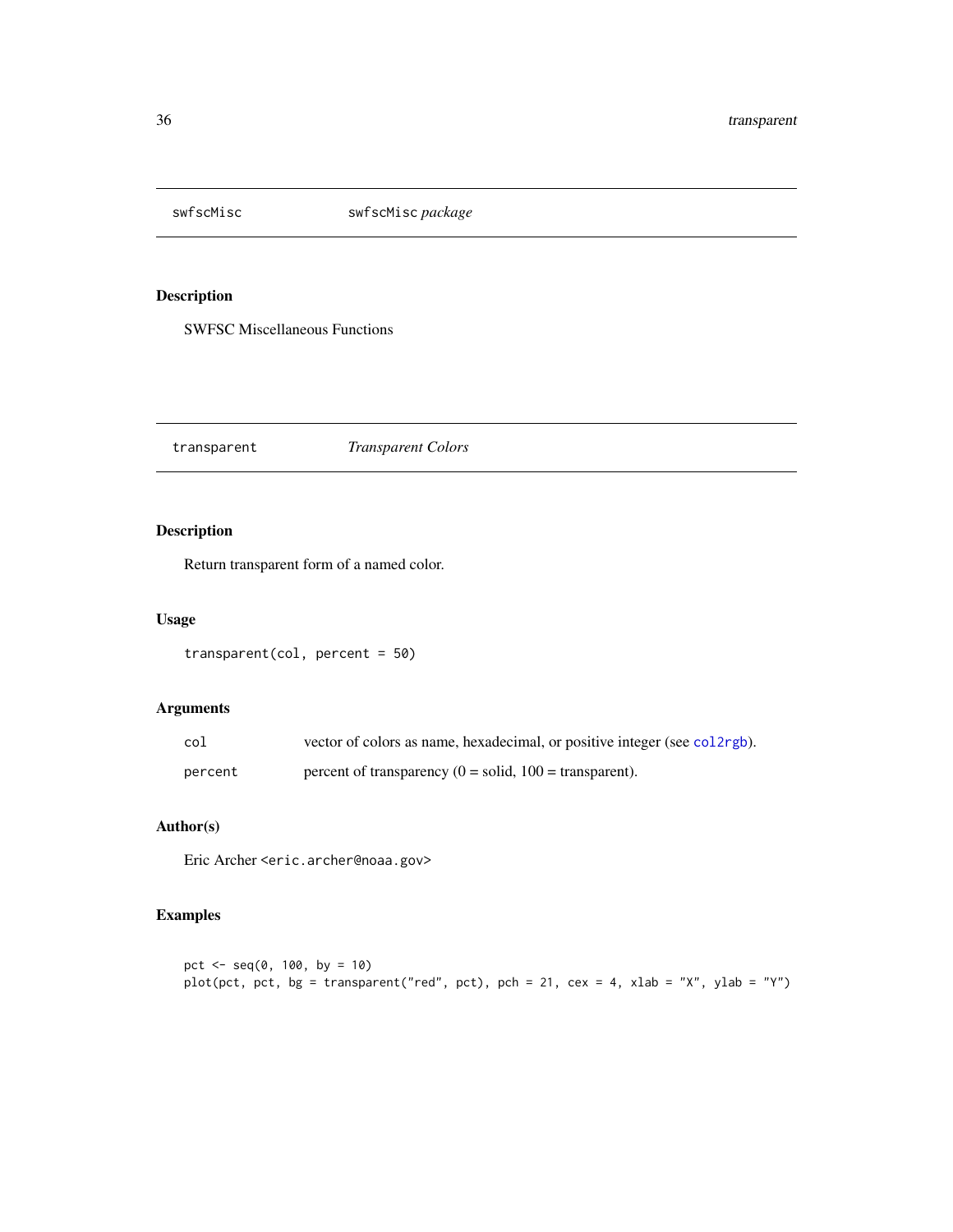<span id="page-36-0"></span>

Tests whether a histogram is significantly different from a uniform distribution.

## Usage

```
uniform.test(hist.output, B = NULL)
```
#### Arguments

| hist.output | output from a call to hist.                       |
|-------------|---------------------------------------------------|
|             | number of replicates for chi-squared permutation. |

## Value

result of chi-squared test.

## Author(s)

Eric Archer <eric.archer@noaa.gov>

#### Examples

```
x.unif \le runif(100)
uniform.test(hist(x.unif), B = 1000)
x.lnorm <- rlnorm(100)
uniform.test(hist(x.lnorm), B = 1000)
```
weighted.fisher.p *Weighted Fisher's Method p-value*

## Description

Calculate weighted Fisher's method p-value to summarize a vector of p-values based on a chisquared distribution.

#### Usage

weighted.fisher.p( $p, w = NULL$ )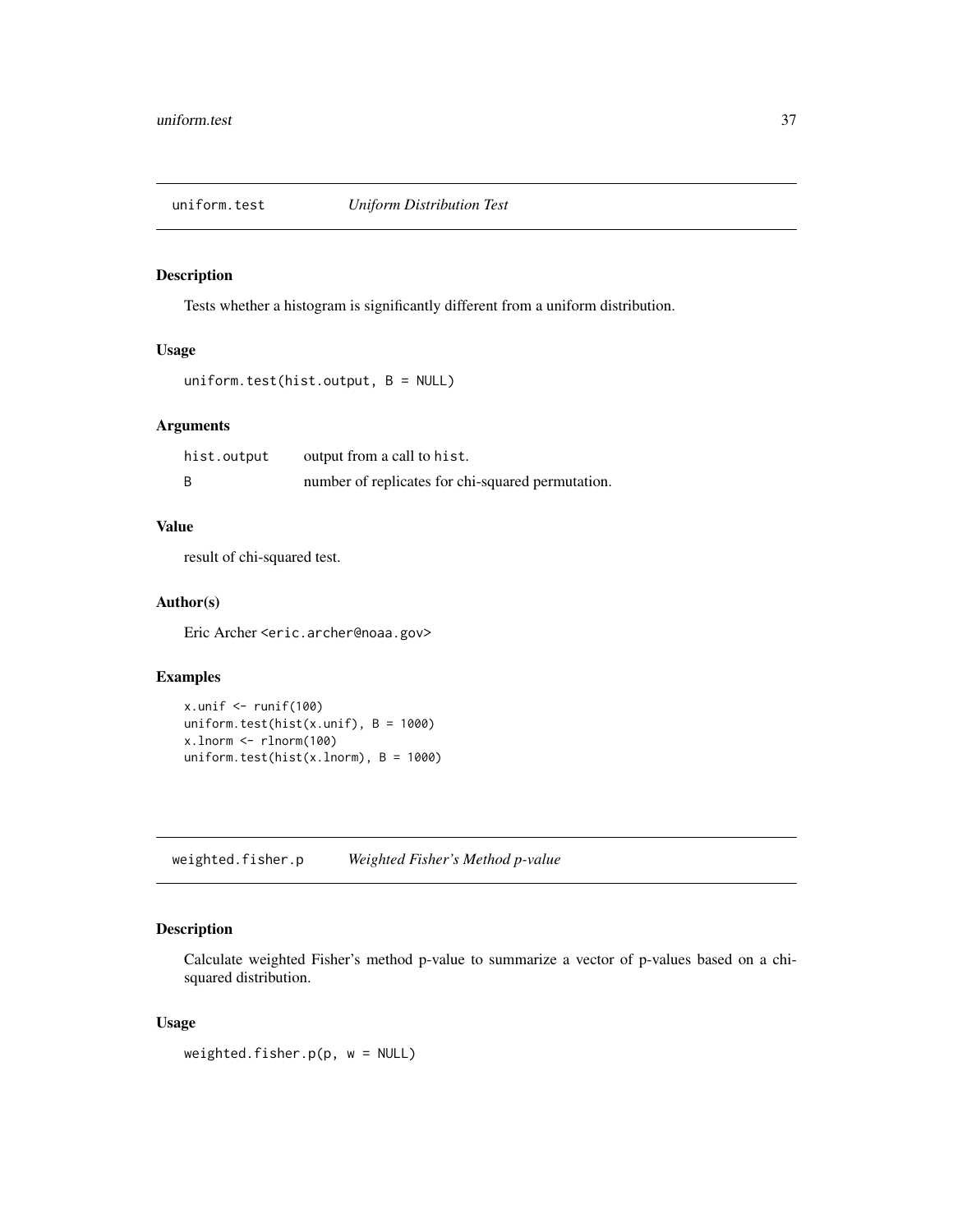## <span id="page-37-0"></span>Arguments

| D | vector of p-values. |
|---|---------------------|
| w | vector weights.     |

## Author(s)

Eric Archer <eric.archer@noaa.gov>

which.nearest *Which Nearest*

## Description

Find values of one vector that are nearest to values in another vector.

## Usage

which.nearest(x, y)

## Arguments

| $\mathsf{X}$ | vector of values to be compared against.                                                                                                                                                                                                                                                                  |
|--------------|-----------------------------------------------------------------------------------------------------------------------------------------------------------------------------------------------------------------------------------------------------------------------------------------------------------|
| $\mathbf{y}$ | vector of values to examine relative to x. May be of length 1.                                                                                                                                                                                                                                            |
|              | @return For each value in y, returns index of value of x which is nearest to y<br>in absolute value. In the case of ties, the function returns the first index of x. If<br>nearest value is $min(x)$ or $max(x)$ , a warning is issued. NAs and NaNs in x are<br>ignored; NAs and NaNs in y are returned. |

#### Author(s)

Tim Gerrodette <tim.gerrodette@noaa.gov>

```
x <- sort(sample(1:100, 20))
y <- sort(sample(min(x):max(x), 5))
i \leftarrow which.nearest(x, y)
x
y
x[i]
```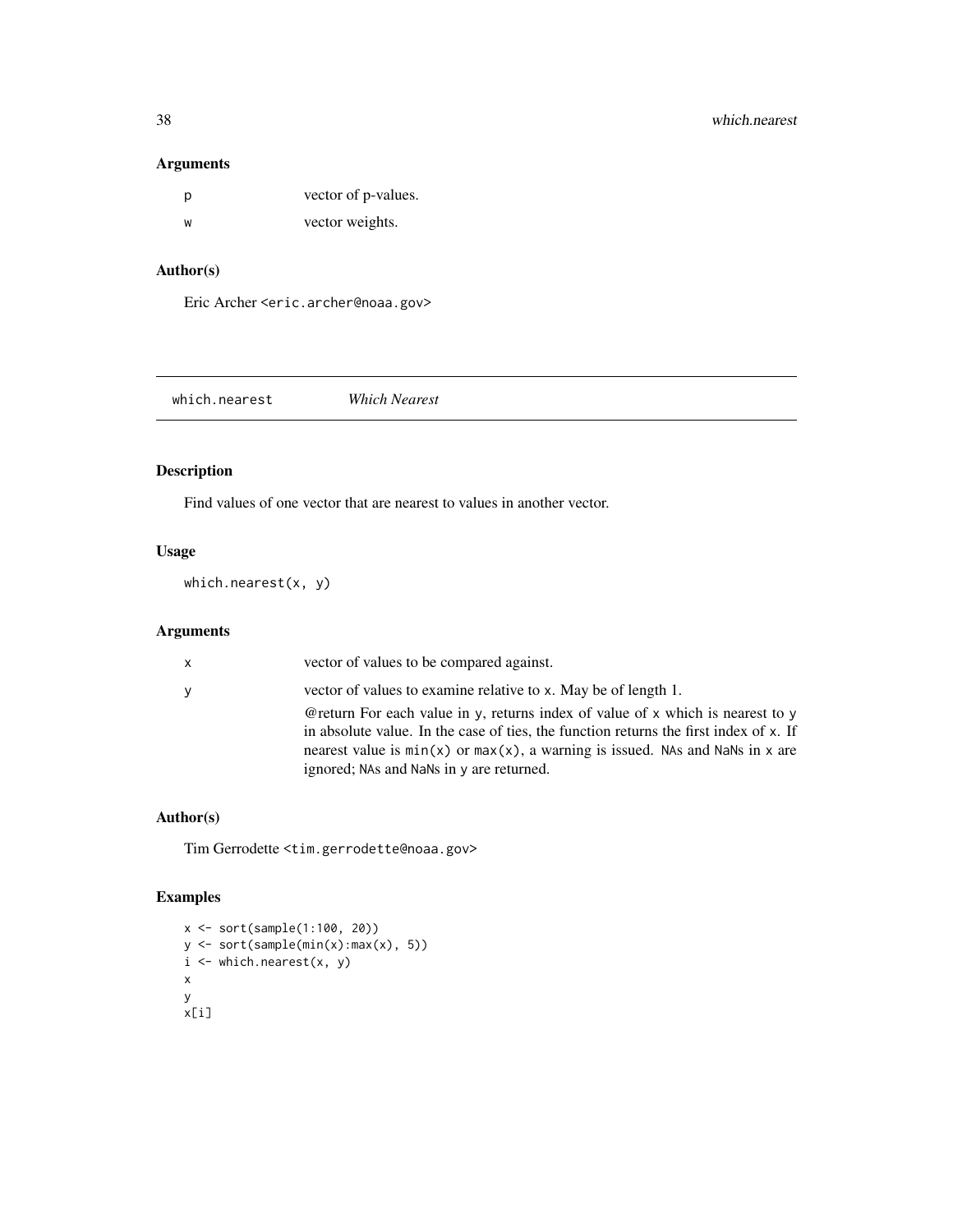<span id="page-38-0"></span>

Return character representation of integers that are zero-padded to the left so all are the same length.

## Usage

zero.pad(x)

## Arguments

x a vector of integers.

## Author(s)

Eric Archer <eric.archer@noaa.gov>

```
x \leq -c(0, 1, 3, 4, 10)zero.pad(x)
x <- c(x, 11, 12, 100, 1000)
zero.pad(x)
```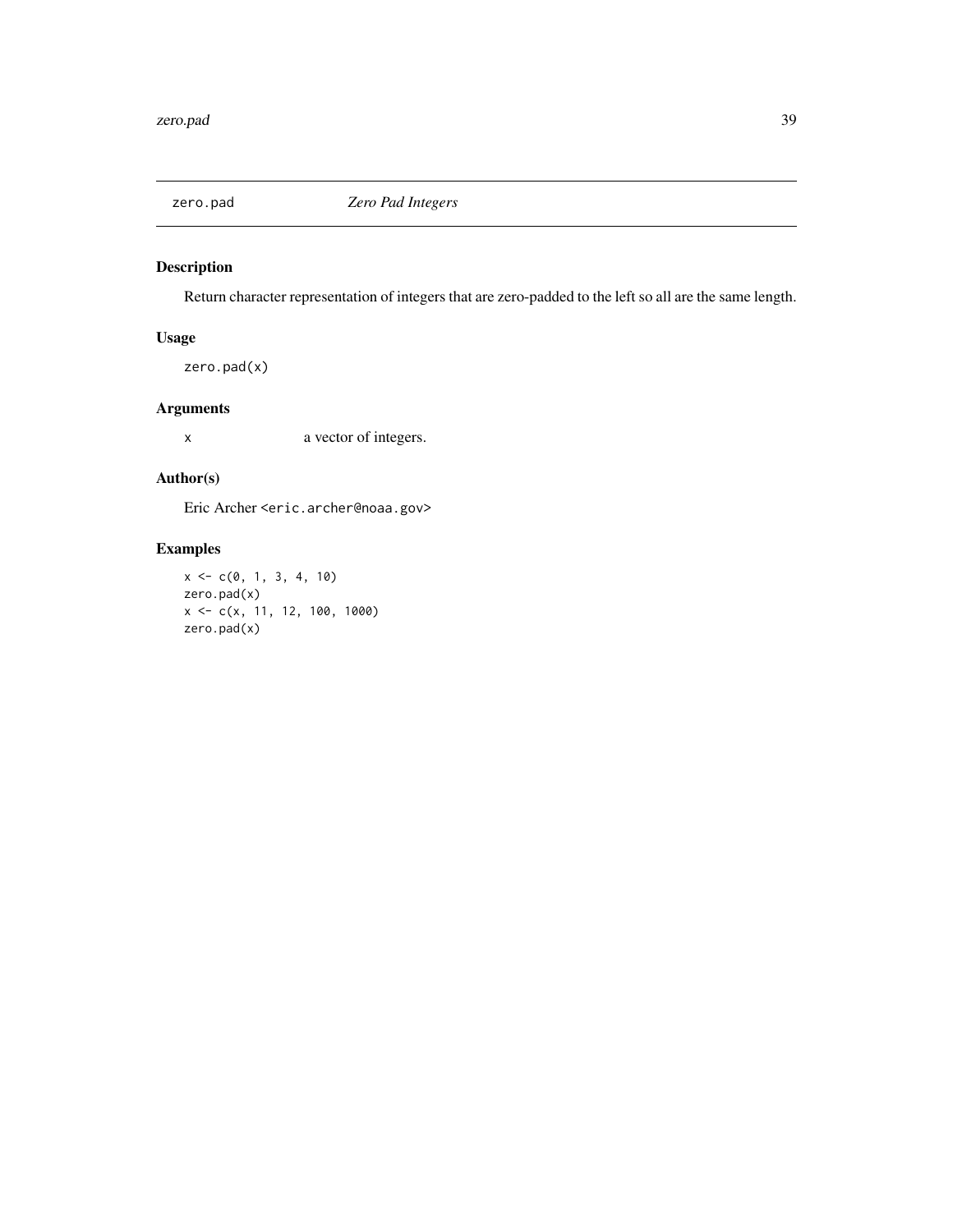# <span id="page-39-0"></span>Index

affin.prop,  $3$ autoUnits , [4](#page-3-0) bearing, [5](#page-4-0) box.area, <mark>[5](#page-4-0)</mark> braces, <mark>[6](#page-5-0)</mark> catSpatInterp , [7](#page-6-0) ceiling *(*round *)* , [29](#page-28-0) central.quantile , [9](#page-8-0) circle.polygon , [10](#page-9-0) col2rgb , *[36](#page-35-0)* color.name , [11](#page-10-0) convert.angle , [12](#page-11-0) convert.distance , [13](#page-12-0) copy.tri , [13](#page-12-0) crossing.point , [14](#page-13-0) datum , *[10](#page-9-0)* , [15](#page-14-0) , *[16,](#page-15-0) [17](#page-16-0)* density , *[18](#page-17-0)* destination , *[11](#page-10-0)* , [15](#page-14-0) difftime , *[4](#page-3-0)* distance , *[11](#page-10-0)* , [16](#page-15-0) distSmry, [18](#page-17-0) diversity, [18](#page-17-0) fisher.p, [19](#page-18-0) floor *(*round *)* , [29](#page-28-0) geometric.mean , [19](#page-18-0) ggBiplot , [20](#page-19-0) harmonic.mean , [21](#page-20-0) invLogOdds *(*odds *)* , [24](#page-23-0) invOdds *(*odds *)* , [24](#page-23-0) isBetween , [21](#page-20-0) lab.wid , [22](#page-21-0)

lat.lon.axes , [22](#page-21-0) , *[32](#page-31-0)* logOdds *(*odds *)* , [24](#page-23-0)

month2Season, [23](#page-22-0) na.count , [23](#page-22-0) odds , [24](#page-23-0) one.arg, [25](#page-24-0) par , *[6](#page-5-0)* , *[31](#page-30-0)* , *[34](#page-33-0)* perpDist , [25](#page-24-0) perpPoint , [26](#page-25-0) plot , *[32](#page-31-0)* plotAssignments , [27](#page-26-0) pretty , *[22](#page-21-0)* , *[31](#page-30-0)* princomp , *[20](#page-19-0)* pVal , [28](#page-27-0) Round , *[29](#page-28-0)* round , *[29](#page-28-0)* , [29](#page-28-0) row.col.page.fit, [30](#page-29-0) sample.map, [31](#page-30-0) scatterdens , [32](#page-31-0) scatterhist *(*scatterdens *)* , [32](#page-31-0) setupClusters, [33](#page-32-0) sex.symbols, [33](#page-32-0) signif *(*round *)* , [29](#page-28-0) sn.delta *(*sn.params *)* , [34](#page-33-0) sn.location *(*sn.params *)* , [34](#page-33-0) sn.m0 *(*sn.params *)* , [34](#page-33-0) sn.mean *(*sn.params *)* , [34](#page-33-0) sn.mode *(*sn.params *)* , [34](#page-33-0) sn.params , [34](#page-33-0) sn.skewness *(*sn.params *)* , [34](#page-33-0) sn.variance *(*sn.params *)* , [34](#page-33-0) stouffer.p , [35](#page-34-0) swfscMisc , [36](#page-35-0) transparent , [36](#page-35-0)

trunc *(*round *)* , [29](#page-28-0)

uniform.test , [37](#page-36-0)